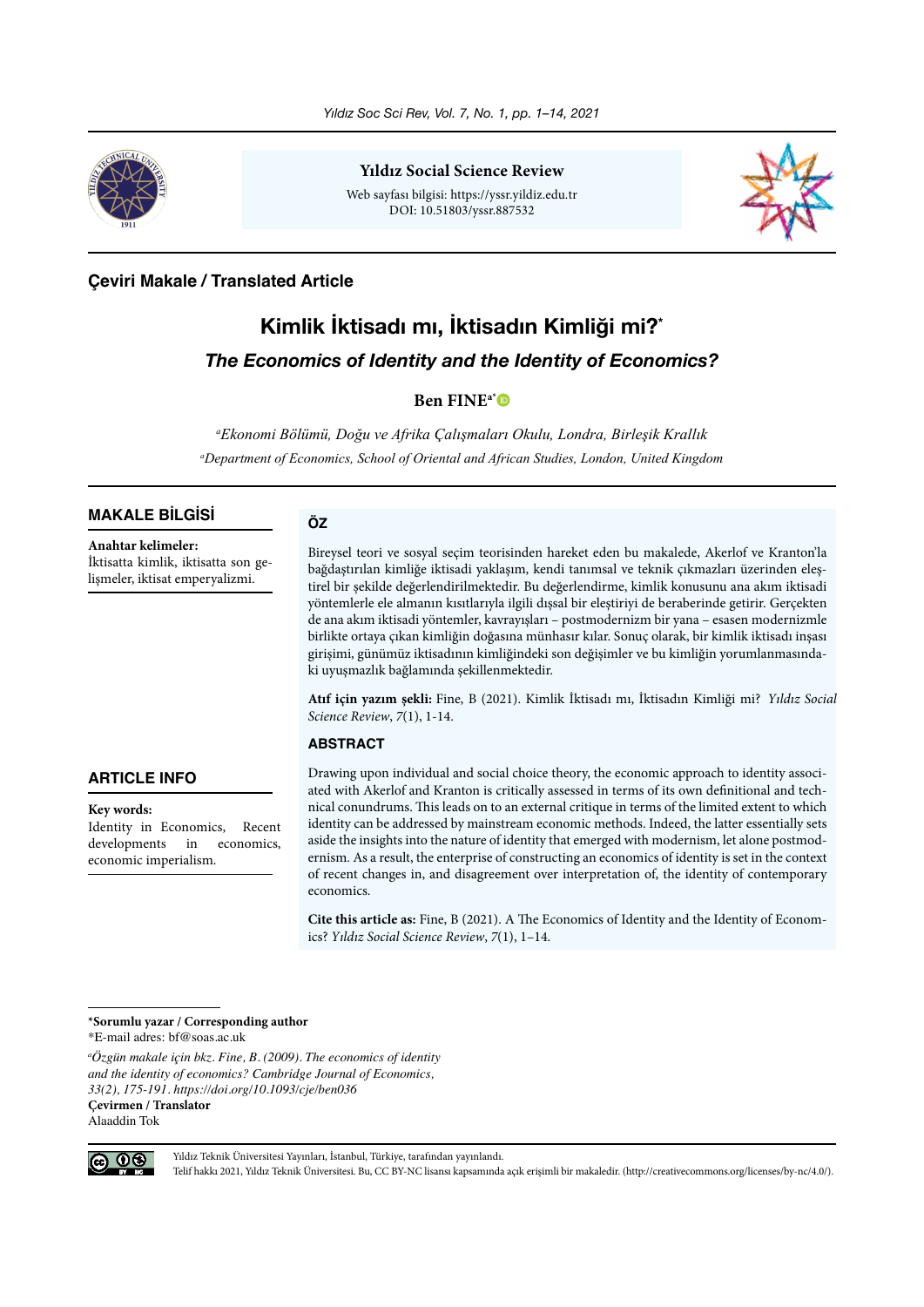## **INTRODUCTION TO TURKISH TRANSLATION OF "THE ECONOMICS OF IDENTITY AND THE IDENTITY OF ECONOMICS?"**

The purpose of this note is to set the piece that follows in personal intellectual context. The article was itself drafted just prior to the Global Financial Crisis, although published just afterwards. It is correspondingly free of any reference to it whatsoever. Instead, it reflects the middle point in the trajectory of my work on economics imperialism (or the colonisation of other social sciences by mainstream economics) which began with Fine (1997) and with Fine (2019a) as most recent contribution.<sup>1</sup>

The paper itself has an interesting history. As is apparent, it is a response to Akerlof and Kranton (2000) who adopted the simple expedient of treating identity as if it were a variable in a utility function (with social identities corresponding to aggregated common choices over available identities abstractly defined without substance as such). By the standards of the huge, longstanding and diverse literatures on the nature and sources of identities, this is simply laughable, especially in light of postmodernist accounts and their spawns. In any case, there is the height of irony for explanations for identity to be based upon a technical apparatus of given utility functions for which "identity" is already necessarily assumed to be defined only in the narrowest of terms (of one goal, utility maximisation, on the basis of given preferences on objects which have predetermined, more or less physical, properties). My intention was, however, to set aside these gargantuan weaknesses in the specification of identity and confine myself to two goals. The first was to address the mainstream (and Akerlof and Kranton in particular) on its own terms, as the thin end of an analytical wedge to expose how inappropriately identity was being conceived. Second was to be pragmatic in terms of meticulously exposing criticisms in substance and form in a way that might be comprehensible to, and unavoidable by, the mainstream. As a result, the contribution is mostly concerned with how treating identity à la Akerlof and Kranton does not get past first base of mainstream preference theory itself for, as is well-known, there are well-established technical conditions that must be met for preferences to be representable by a utility function at all. These are not liable to be met by choices over identities!

Despite such bending over backwards to accommodate the mainstream on its own terms, when the article was sent to the *Quarterly Journal of Economics*, where the original appeared, it was returned immediately without being refereed on the grounds of being of insufficient interest to the readership.2 I also received no response from Akerlof and Kranton to whom the comment was sent although it was acknowledged

upon return if I remember correctly. This raises serious doubts, if ever this were questioned, over whether the mainstream is ready and willing, let alone capable, of debating its own content even on its own, narrowest of terms.<sup>3</sup>

Even in the decade or so since this episode, the mainstream has moved on. Identity economics à la Akerlof and Kranton has made at most a minimal impact on the discipline. It has been trumped by randomised control trials and behavioural economics which had been hanging around and biding their time.<sup>4</sup> It may, though, have facilitated the shift to what I have characterised as the current phase of economics imperialism, one in which any factor, conceptual fragment or borrowed theory can be brought to bear (often ripped out, and plundered from, other social sciences) irrespective of the coherence or even consistency in doing so whilst the core dependence upon the utility-maximising individual, and more, remains sacrosanct.<sup>5</sup> This is so, even the core is "suspended" as one amongst many behavioural assumptions or as critical point of departure, or deviation, from normal behaviour. In this respect, the mainstream has a longstanding habit, as exemplified by identity economics, whereby the discipline's supposed superiority as social science in light of its mathematical rigour in fact takes second place (as does "realism") whenever it comes into conflict with substantive content.<sup>6</sup>

For understandable reasons, then, the article is relatively limited in its critique and even more so in putting forward an alternative framing of identity. One stumbling block, highlighted in another contribution, is whether methodological individualism can address social properties at all without inconsistency, Fine (2011). Specifically, treating identity as a common choice of individuals (members of a set with that property) is potentially inconsistent with treating identity as relational (conceptual definition of that set rather than its members one by one) – as individuals can, inconsistently, choose to have the identity of not having an identity, meaning I do and do not have an identity at the same time (such is the culture of counter-culture!). This apparent conundrum derived from Russell's paradox, itself plaguing the foundations of mathematics, is supportive of treating identity as first and foremost a historically and contextually derived social property not an individual choice (the prime inclination of all social science other than economics). In this vein, I sought to question what it means to be South African, deploying what has ultimately become the development of (the) material culture (of identity) around what has been dubbed the 10Cs<sup>7</sup> - identity is Constructed, Construed, Conforming, Commodified, Contextual, Contradictory, Closed, Contested, Collective and Chaotic, not a matter of choosing to be

<sup>&</sup>lt;sup>1</sup> See Fine (2019b) for a more rounded account in passing and, for economics imperialism at length, see Fine and Milonakis (2009).<br><sup>2</sup> The same happened to another piece on economics imperialism commenting on Lazear (200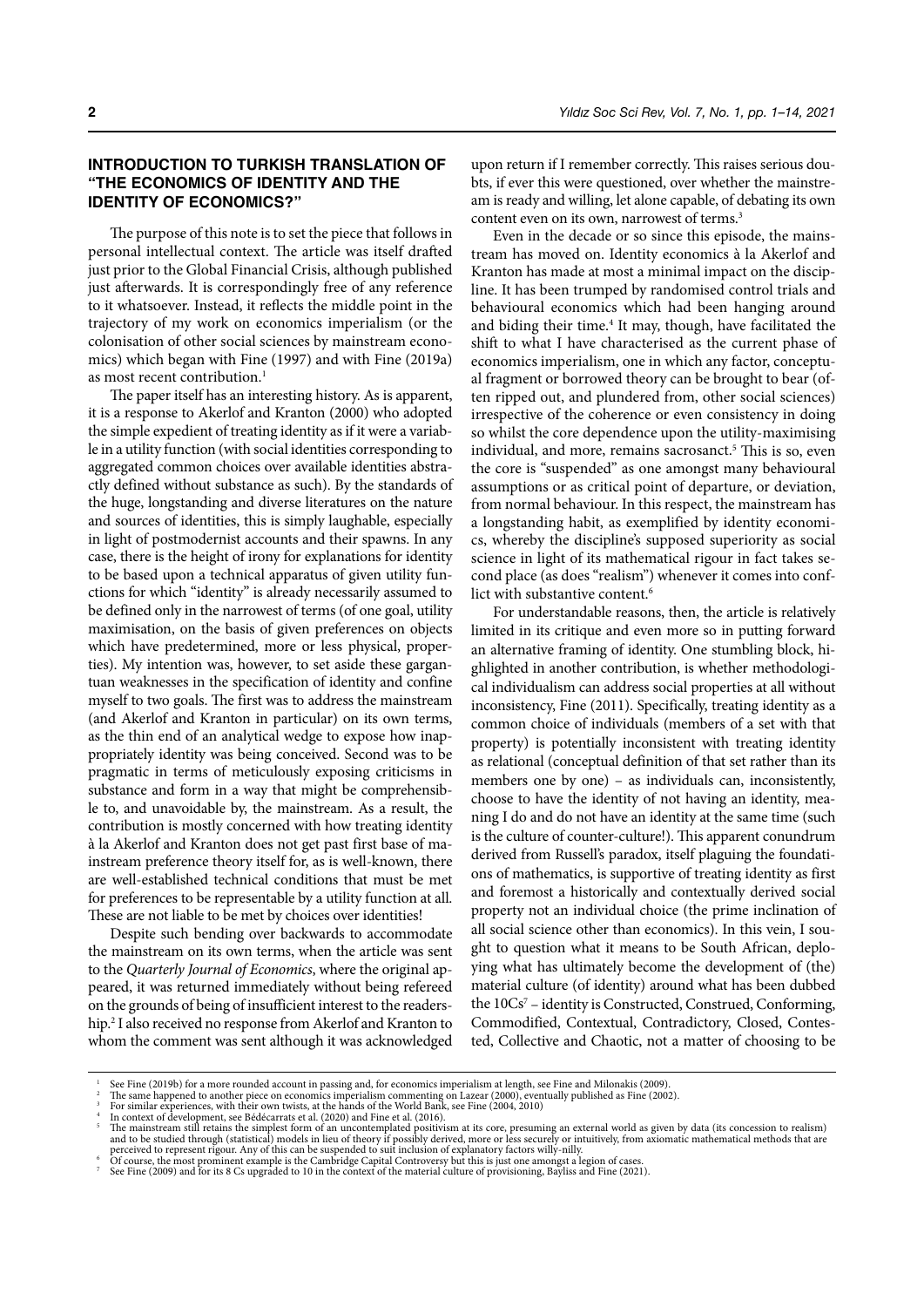an abstract A or B (from wherever A and B can have come in the first place). But this is less given the economics of identity a drubbing than methodologically, conceptually and theoretically reconstructing how we conceive of social reality in general and (social) identity in particular.

## **"KIMLIK İKTISADI MI, İKTISADIN KIMLIĞI MI?": TÜRKÇE ÇEVIRIYE ÖNSÖZ**

Bu kısa yazının amacı okuyacağınız makalemi kişisel entelektüel bağlam içerisine yerleştirmektir. Her ne kadar bu makalem hemen Küresel Finansal Kriz'in sonrasında yayınlanmış olsa da makale metninin yazılması Küresel Finansal Kriz arifesine tesadüf ediyor. Dolayısıyla bu makalem küresel krize dönük göndermelerden muaftır. Onun yerine bu makale Fine (1997) ile başlayan ve son halkası Fine (2019a) olan ekonomi emperyalizmi (veya diğer sosyal bilimlerin ana akım iktisat tarafından sömürgeleştirilmesi) üzerine çalışmalarımın menzilinde orta noktayı yansıtıyor.<sup>1</sup>

Türkçe çevirisini okuyacağınız bu makalenin kendisinin ilginç bir öyküsü var. Okunduğunda açıkça anlaşılabileceği gibi bu makale, kimliğe sanki fayda fonksiyonunda bir değişkenmiş (soyut düzeyde tanımlanmış ama somut örneği olmayan kimlik seçenekleri içinden yapılan ortak seçimlerin toplulaştırılmış haline karşılık gelen toplumsal kimlikler) gibi davranarak işin kolayına kaçan Akerlof ve Kranton'a (2000) bir cevap niteliğinde. Kimliğin doğası ve kaynakları üzerine yazılmış olan muazzam boyutlu, uzun bir geçmişe dayanan ve çok çeşitli literatürlerin standartlarıyla, hele ki postmodernist açıklamaların ve artçılarının kimlik meselesine tuttuğu ışıkta bakıldığında, Akerlof ve Kranton (2000) yaklaşımı basitçe söylemek gerekirse gülünçtür. "Kimliğin" zaten ve mecburen en dar terimlerle (önceden belirlenmiş az çok fiziksel özellikleri olan nesneler arasından yapılan verili tercihlerle temellenen tek hedef olarak fayda maksimizasyonu) tanımlandığını varsayan verili fayda fonksiyonlarının teknik araçları üzerinde yükselen kimlik açıklamaları her durumda yüksek bir ironiye kapı açar. Ne var ki benim asıl niyetim kimlik tarifindeki bu muazzam zayıflıkları bir yana bırakarak kendimi iki hedefle sınırlamaktı. Birinci hedefim analitik araçların cılız bir örneği olarak ana akımı (özel olarak Akerlof ve Kranton'u) kendi terimleriyle ele almak ve böylelikle kimliğin ne kadar uygunsuz bir biçimde tasarlandığını teşhir etmektir. İkinci hedefimse pragmatist davranarak öze ve biçime ilişkin eleştirileri titizce sergilemek ve bunu ana akım için anlaşılabilir hatta ana akım açısından yapılması kaçınılmaz bir biçimde yapmaktır.

Nihayetinde bu makalenin esas katkısı Akerlof ve Kran-

ton tarzında kimlik analizinin nasıl değerlendirileceğidir ve ana akım tercih kuramının ilk temellerinin ötesine geçmez, zira malum olduğu üzere, tercihlerin bir fayda fonksiyonu tarafından temsil edilebilmesi için karşılanması gereken yerleşmiş teknik şartlar bulunur. Bu şartların tercihleri kimliklerin üzerine çıkararak karşılanması mümkün değildir!

Ana akımı tekrar kendi terimlerinin üzerine yerleştirmek için böylesi bir şekilde geriye bükülmeme rağmen, makaleyi Akelof ve Kranton'un (2000) makalesinin de yayınlandığı *Quarterly Journal of Economics* dergisine gönderdiğimde, makalem hakem raporuna bile gereksinim duyulmaksızın hızlıca iade edilmiş, gerekçe olarak da derginin okuyucularının ilgi alanı dışında olması öne sürülmüştü.2 Makalemdeki yorumların hedefi olan Akerlof ve Kranton'dan da hatırladığım kadarıyla makaleden haberdar oldukları halde herhangi bir cevap almadım. Bu yaşananlar, ana akımın bunu yapmaya muktedir olması bir yana, kendi ürünleri üzerine kendi dar terimleriyle bile tartışmaya hazır ve istekli olmadığına ilişkin şüpheler doğuruyor, tabii eğer kimse bu şüpheyi şimdiye dek sorun edindiyse.3

Bu olayların yaşandığı dönemden beri, hatta o on yıl içerisinde, ana akım ardına bakmadan yoluna devam etti. Akerlof ve Kranton tarzı kimlik ekonomisi disiplinin geneli üzerinde en fazla minimal olarak değerlendirilebilecek bir etkide bulundu. Bu yaklaşıma bu zamana kadar ortalıkta gezinen ve zamanının gelmesini bekleyen randomize kontrollü deneyler ve davranışsal iktisat baskın çıktı.4 Yine de bu yaklaşım iktisat emperyalizminin mevcut aşaması olarak nitelediğim aşamaya geçişi kolaylaştırmış olabilir, ki bu aşamada herhangi bir değişken, kavram fragmanı veya emaneten alınmış kuram (ki bunlar sıklıkla öbür sosyal bilimlerden sökülmüş ve yağmalanmıştır) tutarlılık ve hatta istikrar aranmaksızın kullanılabilir, bu arada faydasını maksimize eden bireye ve ötesine olan merkezi bağımlılık mukaddes dokunulmaz değer olarak kalmaya devam eder.5 O düzeyde ki, bu merkez bile "askıya alınabilir," bu durumda fayda maksimizasyonu arayışı bir çok diğer davranışsal varsayımdan biriymiş gibi muamele görür, ya da normal davranıştan kritik önemde bir ayrılma, sapma olarak değerlendirilir. Bu yüzden ana akımın uzun geçmişe dayanan bir alışkanlığı olduğu söylenebilir, sosyal bilimler arasında iktisadın kendine atfettiği üstünlük olan matematiksel titizliğin bile asli içerikle çatışma içine girdiğinde (tıpkı "gerçekçiliğin" ikinci plana atılması gibi) ikinci plana atılabilmesi örneğinde gözlemlenen bir alışkanlık.<sup>6</sup>

Anlaşılabilir sebeplerle, makalenin geri kalan kısmı eleştiri açısından görece sınırlıdır, bu eksiklik alternatif bir kimlik çerçevesi önerme konusunda daha da nettir. Bir diğer büyük engel, başka bir çalışmada (Fine, 2011) vurgulan-

Bu akış üzerine daha ince bir açıklama için bkz. Fine (2019b), iktisat emperyalizminin daha uzun bir açıklaması için bkz. Fine ve Milonakis (2009).<br>Aynı akıbeti Lazear'a (2000) yorum olarak yazdığım başka bir ekonomi emper

Verilerce temsil edilebilen bir dışsal dünya olduğunu varsayan (gerçeklikten verilen bir tavizle), kuram üzerinden çalışmaktansa titizliği temsil ettiği düşünülen ak-<br>siyomatik matematiksel yöntemlerden güvenilir ya da sez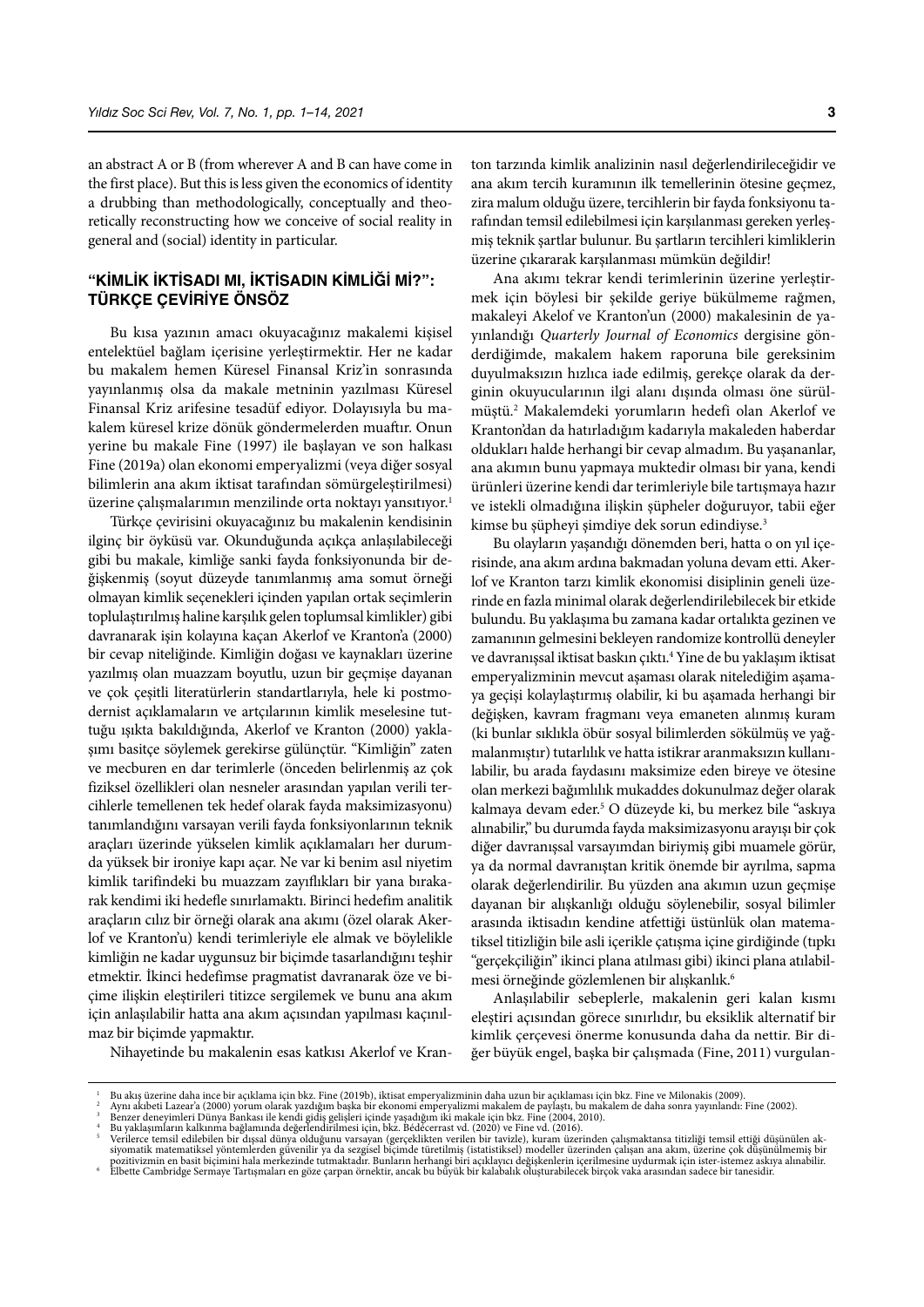mış olan bir mesele olan yöntemsel bireyciliğin tutarsızlık olmaksızın toplumsal özellikleri ele alıp alamayacağıdır. Özellikle, kimliğin bireylerin ortak seçimi olarak ele alınması (bu özelliğe sahip olan bir kümenin elemanları) kimliğin ilişkisel ele alınmasıyla (tek tek elemanlarının değil kümenin kavramsal olarak tanımlanması) potansiyel olarak tutarsızlık içindedir, zira bireyler tutarsız bir biçimde bir kimliğe sahip olmama kimliğini seçebilirler, ki bunun anlamı benim aynı zamanda bir kimliğe hem sahip olmam hem de olmamamdır (buna karşı-kültürün kültürü diyoruz!). Bu besbelli muamma Russel paradoksundan türetilmiştir, matematiksel temellerin başına bela olur ve kimliğin bireysel bir tercih değil, öncelikle ve her şeyden önce tarihsel ve bağlamsal olarak oluşmuş bir toplumsal özellik olarak ele alınması için destek sağlar (ki bu iktisat dışındaki bütün sosyal bilimlerin asal eğilimidir). Bu minvalde, Güney Afrikalı olmanın ne anlama geldiğini sorgulama arayışına girdim, en sonunda bu arayışım, "10 C'ler" adını verdiğim7 unsurların etrafında gelişen (kimliksel) maddi kültüre dönüştü, şöyle ki, kimlik *Constructed* yani inşa edilmiş, *Construed* yani yorumlanmış, *Conforming* yani uyum sağlayan, *Commodified* yani metalaşmış, *Contextual* yani bağlamsal, *Contradictory* yani çelişkisel, *Closed* yani kapalı, *Contested* yani çatışmalı, *Collective* yani kolektif ve *Chaotic* yani kaotiktir, soyut bir A veya B olmayı seçmek değildir (A ve B ilk başta her nereden gelmiş iseler). Fakat okuyacağınız bu makale kimlik iktisadının hırpalanmasından ibarettir, genel olarak toplumsal gerçekliği özel olarak (toplumsal) kimliği nasıl algıladığımıza ilişkin bir kavramsal ve kuramsal yeniden inşa değildir.

"Mesele kimlik, aptal. Maliyet ve fayda değil." (McCloskey, 1999, s. 52)

#### **GİRİŞ**

George Akerlof 'un "İktisat ve Kimlik" [Akerlof & Kranton (buradan itibaren A&K), 2000]<sup>1</sup> başlıklı bir makalede ortak yazar olması sürpriz değildir. Kendisi, otuz yıl önce yazdığı "Limon Piyasası"nda (Akerlof, 1970), iktisat dışı konuları analizine dahil ederek iktisat biliminin olanaklarını genişletmişti. "İktisat emperyalizmi" önceleri bütün ekonomik ve sosyal olguların bir sözde piyasa analizine indirgenmesi üzerine kuruluydu. Becker tarzı bu indirgemede bireysel optimizasyon, verimlilik ve denge kavramları öne çıkıyordu.2 Yeni enformasyon-teorik iktisatla beraber vurgu (özellikle bilgi kaynaklı) piyasa aksaklıklarıyla bunların piyasa ve piyasa dışı sonuçları üzerine kaydı. Bunlar fayda maksimizasyonu, normlara uyma, fedakârlık, formel ve enformel kurumların oluşumu vb. haricindeki motifler üzerine kurulabilmesine rağmen, dışsal olarak ortaya çıkan, patika bağımlı piyasa ve piyasa dışı aksaklıklara karşılık olarak bireysel optimizasyona da indirgenebilir.

nı ve geçerliliğini diğer sosyal bilimlere nazaran olağanüstü şekilde genişletti (iktisat emperyalizminin bu yeni aşamasının mantığı, tarihi ve uygulamaları üzerine ayrıntılı bir tartışma için bkz. Fine & Milonakis, 2009). Kimliğin şimdi iktisadın yörüngesine giriyor olması bir taraftan iktisatla diğer sosyal bilimler arasındaki ilişkilerin dönüşümünü sembolize ederken, diğer taraftan iktisat dışı konuların iktisatça kolonizasyonuna katkıda bulunmaktadır. A&K'nın yazdığı gibi (s. 716):<sup>3</sup>

Psikoloji, sosyoloji, siyaset bilimi, antropoloji ve tarih alanlarından birçok bilim insanı, kimliği açıklayıcı gücünden dolayı temel bir kavram olarak benimsemişlerdir. Bu çalışma, kimliğin iktisadi analize nasıl dahil edilebileceğini ve böylelikle birçok iktisadi probleme yeni yaklaşımları nasıl mümkün kılacağını gösterecektir.

Şimdi eğer iktisat kimliği konu ediniyorsa, sosyal bilimlerdeki hemen her şeyi ele alma gücüne de sahiptir. Çünkü kimlik nasıl anlaşılırsa anlaşılsın ya da belirlenirse belirlensin, bütün faaliyetlerin temelini oluşturur.

Bu çalışma üç farklı seviyede ilerlemektedir. İlki, A&K tarafından kullanılan kimlik nosyonunun bizzat kendi kavramları üzerinden değerlendirilmesini içeren *içsel* bir eleştiridir. Bu, ikinci bölümde kimlik tercihleri ve bu tercihlerin fayda fonksiyonlarında olası temsilleri – ki bu A&K'nın benimsediği yöntemdir – arasındaki ilişki incelenerek yapılacaktır. Üçüncü bölümde ise kimlik iktisadı ve sosyal seçim teorisi arasında bir paralellik kurulmaktadır. Bu iki bölümden benzer bir sonuç çıkartılabilir: kimliğin tanım ve belirlenimi düşünüldüğünde sonuç, A&K'nın kimliği bir seçim mantığına indirgemesinin tersine, belirsizdir. Diğer bir ifadeyle, neoklasik iktisat, kimliği A&K'nın yaptığı şekliyle bünyesine katmaya çalışırsa sonuçları ve ihtiyaçları kendi aleyhine döndürebilir.

Birinci seviyede tartışma büyük oranda A&K'nın benimsediği çerçevede yapılmaktadır. Tartışmada Cambridge sermaye teorisi ve bunun toplam sermaye ve üretim fonksiyonları için sonuçları örneğindeki gibi kendi içinde çelişkili çıkarımlar betimlenmektedir. Tartışmanın bu şekilde yapılması benimsenen yaklaşım çerçevesinde çözülemeyecek problemleri ortaya çıkarmaktadır. Kısacası, ikinci ve üçüncü bölüm, A&K'nın kimlik yaklaşımının geçerliliğini sorgulamak için, enformel olarak, ana akım iktisat içerisinde yer alan tercih temsili ve (kimlik gibi) sosyal seçim teorisiyle ilgili teknik sonuçlar üzerine bina edilmektedir. Bu tartışmalar, dördüncü bölümde başka bir seviyeye geçerek, A&K'nın yaklaşımında ihmal edileni ele almak için bir temel oluşturmaktadır. Çünkü mevzubahis olan, özellikle diğer sosyal bilimlerin perspektifinden, tam olarak (kaba) bir kimlik *iktisadı*dır. Bu, kısmen A&K'nın, kimliğin öznelerin yansıtılmasıyla *yaratımı* yerine sadece *verili* kimliklerin (veya kimlik olanaklarının) seçimi ve dağıtımına dayanmasından ileri gelir. Bu bölüm kimliğe yine bireysel pratiğin bir sonucu olarak odaklansa da kimliğe dair sistematik bir anlayış geliştirilmesi ihtiyacına işaret etmektedir ki bu, en

İktisattaki bu gelişmeler ekonomik analizlerin kapsamı-

<sup>7</sup> İaşenin maddi kültürü bağlamında 8 C'lerin 10 C'ler şeklinde güncellenmesi için bkz. Fine (2009), Bayliss ve Fine (2021).

<sup>1</sup> Aksi belirtilmedikçe referans A&K (2000)'dir. Ayrıca bkz. A&K (2002, 2003, 2005) ve "Sosyal Kimliğin İktisadi Sonuçları" bölümü American Economic Review, Papers and Proceedings, c. 96, no. 2. ss. 206-221. İlgili sayfalara Akerlof bizzat nezaret etmiştir.<br>Becker tarzı iktisat emperyalizminin başarısıyla ilgili bir çalışma için bkz. Lazear (2000) ve Becker'in görüşlerinin eleştirel

emperyalizmine diğer genel katkılar için bkz. https://www.soas.ac.uk/economics/research/econimp 3 Ayrıca bkz. A&K (2003, s. 45) ve (2005, s. 27)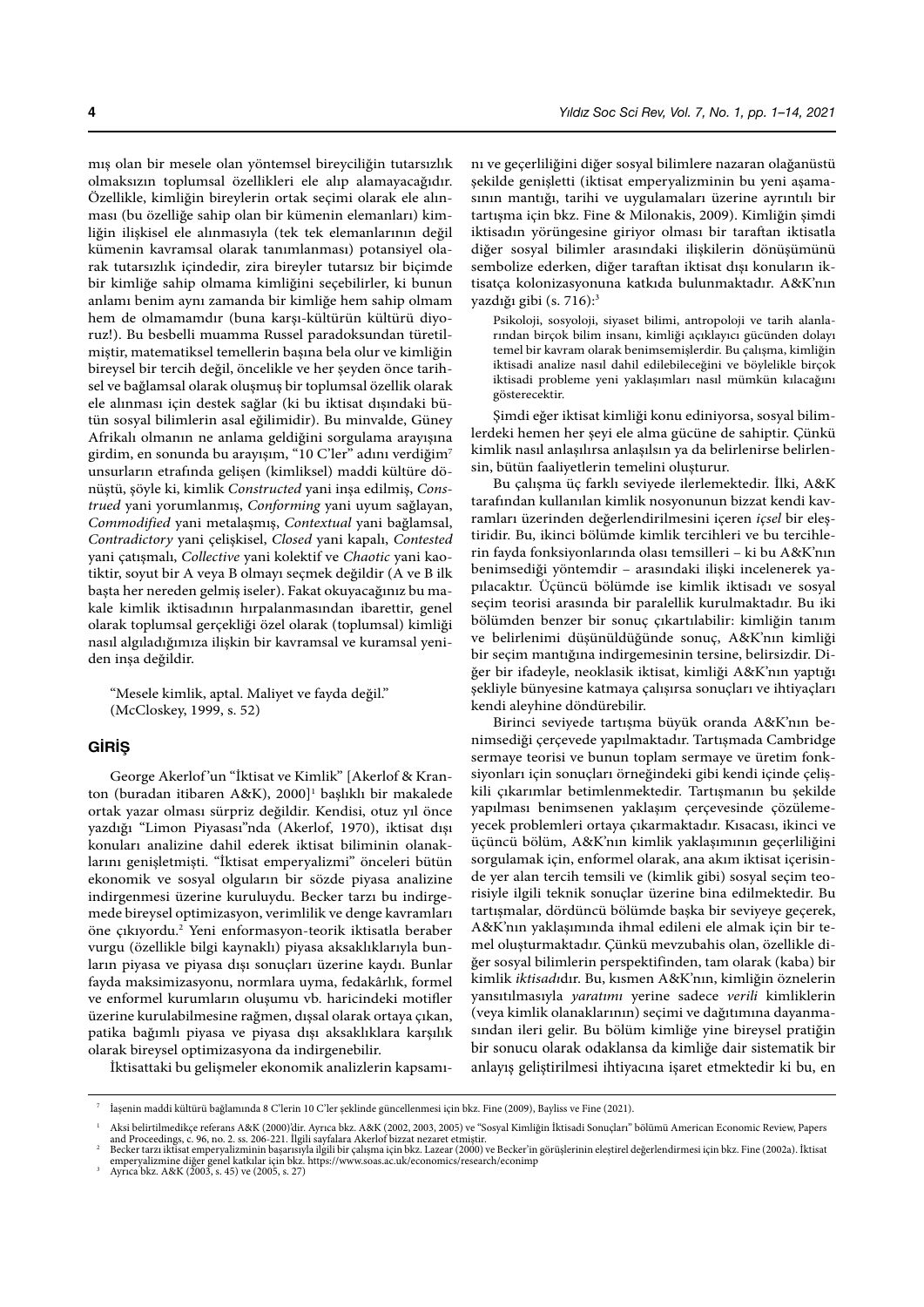önemli *sosyal* etkenler kabul edilemez bir biçimde dışsallaştırılmadıkça kimliğe iktisadi yaklaşımla bağdaşmayacaktır.

Beşinci bölümde tartışma daha ileri bir aşamaya geçmektedir: iktisadın kendi doğası. İktisat, kimliği niçin şimdi ve mevcut biçimiyle konu edinmeye başladı? Bu, iktisadın geleneksel olarak başka disiplinlerin konusu olan bir alana geçmesinin sonuçları üzerinde bazı sorular doğurur. Bu geçiş, ortodoks iktisadı yenileyebilir hatta parçalayabilir mi? Ya da yapılan şey, bu makalede savunulduğu gibi, daha geniş bir konu aralığında ve etki alanında, ortaya çıkan teknik ve kavramsal tutarsızlıklara aldırmadan aynı hataları yapmak mı? Kısaca, sonuç bölümünde gösterildiği üzere, kimlik iktisadı literatürü, ortodoks iktisadın disipline taktığı boyunduruğu hiç gevşetmeden onun entelektüel sınırlarını ve kırılganlığını ifşa etmektedir.

#### **BIREYSEL SEÇIM OLARAK KIMLIK**

A&K kimliği teknik açıdan kompleks bir biçimde tanımlar. Bazı kısıtları olmakla birlikte bireyler kendi kimliklerini ve başkalarınınkini etkileyecek eylem ve nitelikleri seçebilirler. Bu, şu anlama gelir: ister istemez "yeni bir dışsallık (*externality*) tipine" (s. 717) tabi olduğu için kimlik diğer mallar gibi değildir. Kısacası, kimlik bireyler arasında ortak olan bir özelliktir ve ancak bazı bireylerin pratikteki tekdüzeliğinden (*uniformity*) türeyebilir. Bu yüzden örneğin erillik erkeklerin ne yaptığıyla tanımlanabilir ve erkeklerin ne seçtiğiyle temellenen toplulaştırılmış bir sonuçtur. Ne var ki bireyler kendi kimliklerini seçerken tamamen özgür değildirler, öyle ki kimlik insanlara başkalarının davranış ve algıları çerçevesinde dayatılabilir; dişil olmak istemeyen bir kadının yaşadığı gibi. Bazı insanlar ise diğer insanlara bir kimlik atfedebilir ve onlara bu doğrultuda, örneğin verili ya da seçili niteliklerin işaret ettiği örtük kimlik çerçevesinde, davranırlar. Kolaylık olması açısından, burada kimliği belirleyen potansiyel karmaşık yapı göz ardı edilecek ve kimlik, aksiyon, reaksiyon ve sonuçlar arasındaki bağlar bir kenara bırakılarak, sadece bir seçim meselesi olarak düşünülecektir. Bu, nihayetinde kimliğin birey tarafından özgürce seçiminde endojen olarak dayatılan kısıtları bir kenara atmak demektir. Örneğin, bir erkek için kadın olmayı seçmek ya da bazı bakımlardan tam tersi mümkün olamayabilir.

Formel olarak *i* bireyinin faydası u<sup>*i*</sup> (x,I<sub>*i*</sub>I) olarak ifade edilebilir. Burada x bir mallar vektörü; *I i* , *i* tarafından seçilen kimlik; *I* ise *Ii*'nin diğer tüm bireylerin yanında marjinal olarak katkıda bulunduğu sosyal kimliklerin vektörüdür. Dolayısıyla bireysel seçim, grup kimliklerinin ortaya çıktığı ve seçilebilecekleri kısıtladığı (başkalarının seçimlerine uyulacak mı uyulmayacak mı) bir aralık dünyasında yapılabilir. Mikro ve makro arasında böyle bir ilişkilenme, bütün

seçeneklerin birey için ekzojen (teknoloji, donatılar) ve endojen (diğerlerinin toplulaştırılmış eylemleri) faktörler tarafından kısıtlanmadan önce düzenlendiği iktisat teorisinde tabii ki standarttır. Bu durum, örneğin makronun mikro temelleri ve talep kısıtlı işsizlik açıklaması için de böyledir.4 Fakat A&K'ya (s. 717) göre:

Kimlik davranışın temelinde olduğu için, kimlik seçimi insanın en "ekonomik" kararı olabilir. Bireyler – az-çok bilinçli bir şekilde – kim olmak istediklerini seçebilirler. Bu seçimdeki kısıtlar bireyin ekonomik durumunun en önemli belirleyicisi de olabilir.

Daha açık olarak, özellikle eğitim konusunda A&K (2002, s. 1168) "öğrencilerin faydalarını iki seçim yaparak maksimize ettikleri bir model" kullanırlar ve "onlar sosyal kategorilerini ve okuldaki gayretlerini seçerler" derler. Ve kimliğin seçim mantığına intibak etmesi gibi, mantık da faydayla ilişkilidir çünkü "çalışanlar için kimlik faydanın bir bileşenidir" (A&K, 2005, s. 22).

A&K muhtemelen farkında olmadan, denk olarak kabul edilebilecek ama denk olmayan en az iki farklı yöntemle kimliğin verili nosyonlarını iktisadi analizlerine *eklemlemeye* çalışıyorlar.5 Sözü edilen yöntemlerden birisi *fayda* fonksiyonuna bir kimlik değişkeni eklemektir. Diğeri ise kırmızı ve yeşil gibi *tercihlerin* yapılabildiği iki seçenekli bir küme sunmaktadır. Bu yaklaşımların ikisi de belli bir açıdan diğerinden daha geneldir. Prensip olarak, fayda fonksiyonu sürekli bir küme ve –elbette ikiden fazla– kimlik değişkeni vektörü üzerinde değişkenlik gösterebilir. Öte yandan, kimliğin iki alternatif seçenek üzerinden *sıralanması* bir fayda fonksiyonuna ve sonuçlara karşılık gelen numerik fayda göstergelerine bağımlı değildir.

Elbette bu, ana akım iktisadın içinde tercihlerin fayda fonksiyonları tarafından temsili teorisi açısından çok temeldir. En genel formülasyon, iki opsiyonun her biri özel bir durum olarak alınarak, kimliklerin bazı şartlar yerine getirilmeksizin bir fayda fonksiyonuyla temsil edilebileceğini düşünmeden, birey için bir kimlikler kümesi düzenlenmesidir.

Fakat bu genel formülasyon A&K'nın anladığı kimlik bağlamında bir şey ifade ediyor mu? Bunun cevabı tabii ki evet. İki seçenekli durum olan kırmızı ve yeşili ele alırsak, bunların ille de birbirini karşılıklı olarak dışlayan ve kapsayan durumlar olmadığını kabul edebiliriz. Bir birey *hem* kırmızı *hem* yeşil olmayı ve sadece kırmızı *veya* yeşil olmamayı tercih edebilir. Ya da tercih edilen kimlik biraz kırmızı ve daha çok yeşil olmak olabilir. Diğer bir deyişle, her değişken sıfırla bir arasında veya eksi birle artı bir arasında bir aralıkta normalize edilebilmesine rağmen, kırmızı-yeşil kimlikler iki boyutlu bir uzayı doldururlar.

Sonuç olarak, kimlik tercihlerinin temsili, potansiyel olarak, standart tüketici teorisindeki mallar arası tercihle-

<sup>4</sup> Keynesyen makroekonominin kimlik iktisadı temelinde yeniden inşası için bkz. Akerlof (2006).<br><sup>5</sup> Karışıklığı önlemek için, kimliğin verili nosyonlarının eklemlenmesiyle ilgili yakın ama farklı iki yol arasındaki bu ince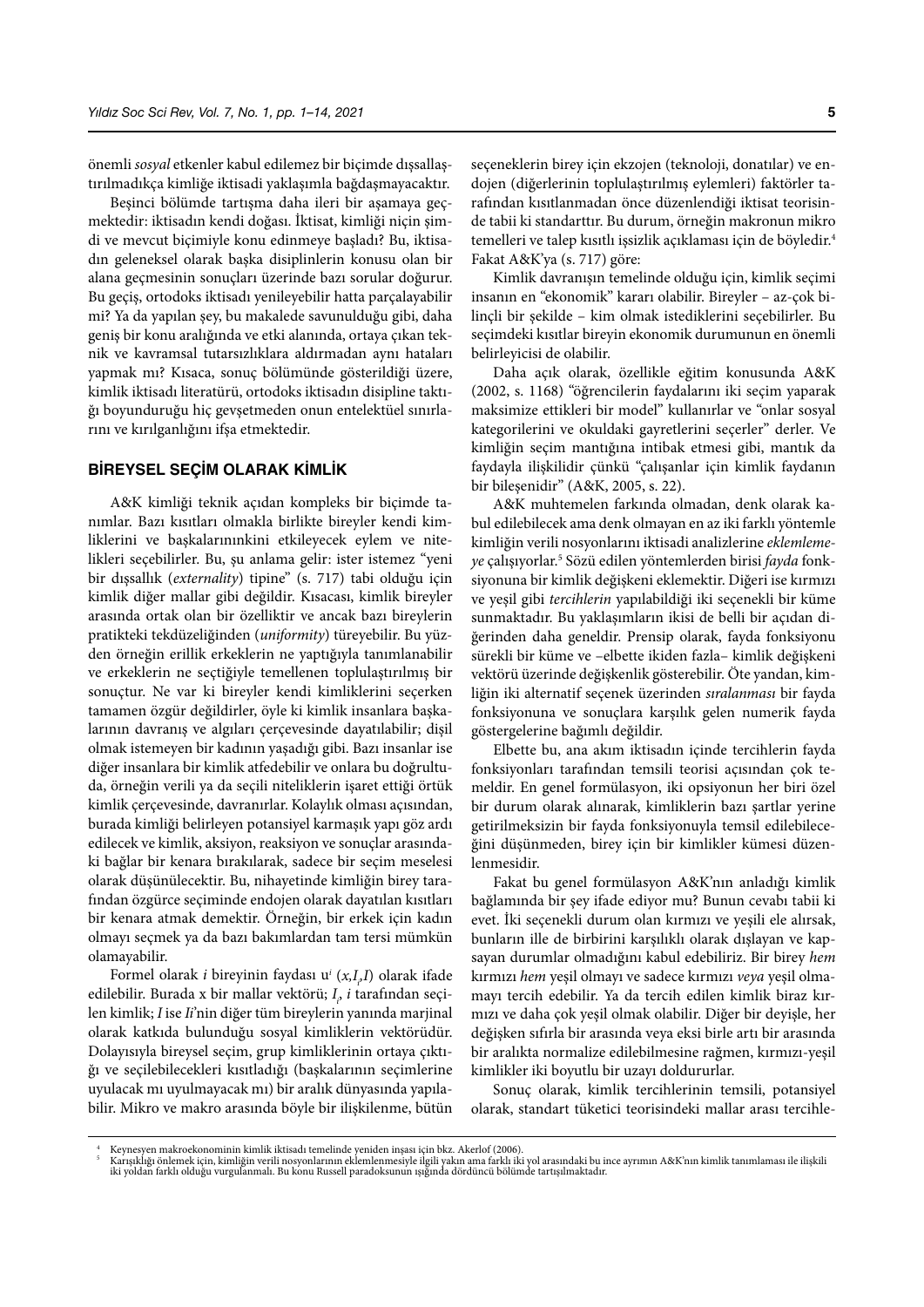rin temsiline benzer. Peki fayda fonksiyonu şeklinde ortaya çıkan tercih aksiyomlarının kimliğe uyarlanması mantıklı olur mu? Bunun nedenleri kaynağını seçim teorisi mantığının temellerinden alan alışılmadık ve hatta ezoterik sonuçlara dayansa da cevabın olumsuz olduğunu göreceğiz. İktisatçılar fayda fonksiyonları ve benzerlerinin uygulanmasını mümkün kılmak için herhangi bir varsayımda bulunmaya o kadar alışık ki bu varsayımlar bu örnekte gördüğümüz gibi uygulamalarda eleştirel incelemeden kaçabilmektedir.

Dolayısıyla, uygun bir fayda fonksiyonunun var olması için gerekli koşullardan biri tercihlerin sürekli olmasıdır ki sözlüksel sıralama ise bu koşula uymamanın en açık örneğidir. Ancak bu süreksizliğin, mesela biraz daha kırmızı olmanın yeşilin herhangi bir derecesine üstün geldiği kimlik durumunda ortaya çıkması çok muhtemeldir.6 Hakikaten, kimlik inşasının doğası gereği sözlüksel olduğu söylenebilir. Örneğin kanunla tanımlanan sınıra yaklaştığınız zaman değil, o sınırı geçtiğiniz zaman suçlu sayılırsınız (Hill, 2005).

Bu, kimliği (ve kimlik iktisadını) ele alırken fayda fonksiyonlarının ve sürekliliğin kullanımı hakkında bir uyarıda bulunur. Fakat bir tercih sıralamasının bir fayda fonksiyonu tarafından temsil edilebilmesi için süreklilikten başka koşullar da vardır. Çoğu zaman verili kabul edilen geçişlilik problemli bir diğer varsayımdır. Başka bir makalede, ilgili seçim kümelerinin küme-teorik mantığını ayrıntılı biçimde inceleyerek, geçişliliğin tercih sıralaması için niçin ihlal edilebileceğine dair üç neden öne sürmüştüm (Fine, 1995). Bu nedenlerin her biri ve kimlikle olan ilgisi, önceki makalenin teknik sonuçlarına mümkün olduğunca kısa şekilde değinilerek aşağıda incelenmektedir.

Geçişlilik ihlalinin gerekçelerinden biri *sınırlı algıdır*. Örneğin yeşil olma durumunda açıklık ve koyuluk bakımlarından sıralaması yapılabilecek farklı tonlar bulunabilir. Fakat bir bireyin bunları ayırt edebilmesi sadece tonlar arasında yeterli derinlik varsa mümkün olur. Mümkün olduğunca yeşil olmayı isteyebiliriz ancak biraz daha fazla yeşilin gerçekten biraz daha fazla olduğunu her zaman bilemeyiz. Dahası böyle bir olasılık yeşil olmayı politik duruştaki farklılık tonlarının şeffaf veya ifadeye açık olmaktan uzak bulunduğu bir kimliğe götürür (ilginç bir şekilde, vejetaryenlikteki küçük farklılıklar veya politik doğruculuğa bağlılığın dereceleri haddi aştığı için sekterliğin ve tepeden bakmanın baskın olma eğiliminde bulunduğu aşırı uçlar haric).<sup>7</sup>

Sınırlı algı tercihleri ifade etmede bir problemse, bu tercihler yarı-geçirgenliği, yani kayıtsızlığınkini olmasa da katı tercihin geçirgenliğini gerçekten sağlamış olur. Eğer *x*,

*y*'den, *y* de *z*'den bariz biçimde yeşilse o zaman *x, z*'den bariz biçimde yeşildir. Fakat eğer *x, y*'den, *y* de *z*'den bariz biçimde yeşil değilse bu durumda *x*'in *z*'den bariz biçimde yeşil olma ihtimali vardır. Bu, *x* ve *z*'nin yeşillik farkının bunları ayırt etmeye yeterli olması ve *x* ile *y* ve *y* ile *z* arasındaki farkların yeterlilik durumundan az ama farkın yarısından fazla olması halinde geçerlidir.

Bir yarı-geçişken sıralamanın her zaman sınırlı algıdan kaynaklanmadığını göstermek mümkündür.8 Aslında sınırlı algı sıralamaları tam olarak yarı-sıra olarak bilinen kısmi sıralamaların bir alt kümesidir.9 Yarı-sıralar için seçeneklerin bir dizi örtüşen ya da kalın (algı derecesi bakımından) kayıtsızlık küme veya eğrilerine ayrılabileceği sezgisel olarak açıktır. Bağımsız kimlik seçimi bu kayıtsızlık kümeleri *arasında* yapılabilir, bunların *dahilinde* değil. Başka bir ifadeyle, birinin kendi kimliğini sunması ve seçmesi, ve ("ait olabilmek" ya da olamamak için) başkalarınınkini yorumlaması etrafında potansiyel bir belirsizlik sınırı vardır. Kimlik bulanıktır.

Geçişkenliğin neden ihlal edilmiş olabileceği ile ilgili ikinci bir neden olan eksik ifade, büyük oranda sınırlı algının matematiksel karşılığı olarak görülebilir. İkincisi için, aralarında ayrım yapmanın mümkün olmaması sebebiyle, alternatifler arasında çok sayıda *kayıtsızlık* vardır. Eksik ifade, pratikte sadece bir seçenek gerekli ya da mümkün olduğu için ifade edilen çok sayıda *katı* tercih (çok az sayıda kayıtsızlık) bulunduğunda ortaya çıkar. Mesela ben kırmızı olmak ve yeşil olmak arasında kayıtsız olabilirim fakat saf bir kimlik, yani birini veya diğerini seçmeyi – gerçekten kırmızı (yeşil) olmaktan ve hiçbir şekilde yeşil (kırmızı) olmamaktan ayırt edilemez – istemiyorum. Sınırlı algıdan farklı olarak eksik ifadenin, prensipte şeffaf olmasına rağmen, pratikte yorumlanması aşırı zordur. Bunun sebebi herhangi bir kimlik seçiminin bütün kimliklerdeki kayıtsızlıkların tamamıyla uyumlu olmasıdır. Nihayetinde, mesela kırmızı ve yeşil arasında değişiklik yaptığımızda ya da en genel haliyle iki kimliğin her biri diğerine doğrudan veya dolaylı olarak tercih edildiğinde kimlikler arasında bulunması *zorunlu* olan kayıtsızlıkları tespit etmek mümkündür. Aksi takdirde, kimlikle ilgili gerekli kayıtsızlıklarla bütün kimliklerdeki toplam kayıtsızlık arasında bir belirsizlik kuşağı ortaya çıkar.

Geçişkenliğin ihlali için üçüncü bir sebep *çoklu* kriterlerin varlığıdır.10 Benim kimlik seçimim olabildiğince yeşil veya kırmızı olmak olabilir. Bu durumda bir kırmızı olma-yeşil olma kimliği diğer bir kimliğe ancak her iki açıdan da koyu ise baskın gelebilir. İki kimlikten biri diğerine baskın gelmiyorsa, bunlar denk olarak muamele görür. Ra-

Sunumu basitleştirmek için, genelliği kaybetmeden, kırmızı ve yeşil vb. sıralamasının renk derinliği bakımından tekdüze bir biçimde arttığı varsayılacaktır.<br>Fine (1995) bir sıralama alternatifler üzerinden yapıldığı için,

başına yarı-geçişkenliğe indirgemeye devam etmez.<br>9 Burada ifade edilen sonuçlar bazen alternatifler kümesinin sonlu ya da en azından sayılabilir olmasına bağlıdır. Böyle olmadığı durumlarda, iki veya daha fazla boyutlu

uzaydaki gibi, bu, sıralanabilecek alternatif kimliklerin sayılabilir bir altkümesi var olduğu için işaret edilen sorunları daha da kötüleştirir.<br>"A A&K (2005) için "bir birey birçok sosyal kategoride yer alabilir (mesela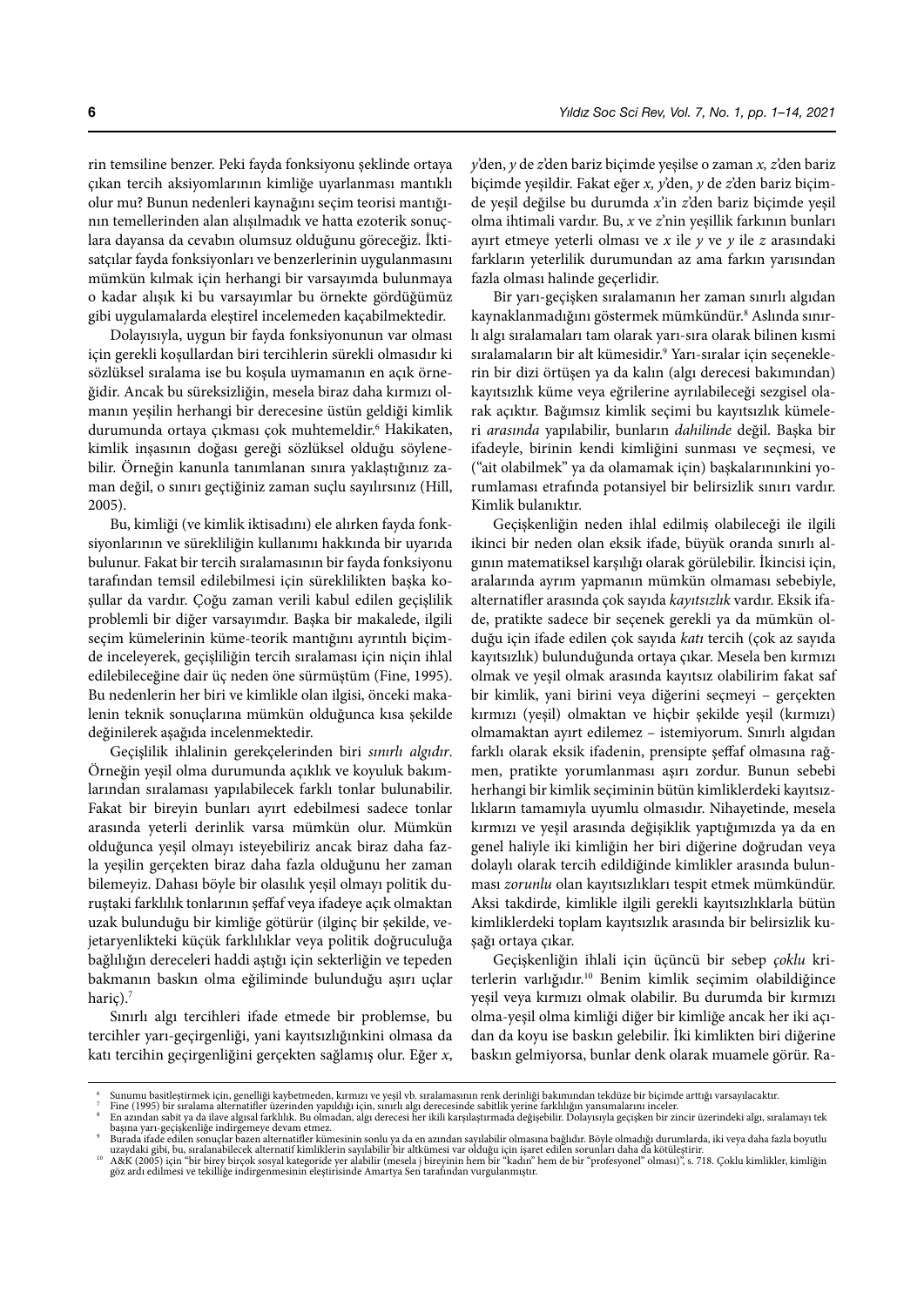hatlıkla söylenebilir ki her bir çoklu kriter sıralaması (vektör üstünlüğü geçişkenliğinin sonucu olarak) yarı-geçişkenliğin sağlamasını yapar ve her yarı-geçişken sıra uygun biçimde tanımlanmış (çoklu) kriter sıralamasına denktir. Başka bir ifadeyle, daha önce belirtildiği gibi, yarı-geçişkenlik ve kriter sıralaması birbirine temelden denktir ve bunlar sonlu algı sıralamalarından daha geneldir. Aynı zamanda yarı-geçişken sıralamalar ile sağlanan baskınlık, her sonlu sıralama kuralı tarafından sağlanan baskınlığa denktir (kimlik sıralamasında alt sıralama öğelerine gittikçe azalan puanlar vererek ve kimlikleri toplam puana göre sıralayarak) (kapsamlı bir türetme için Fine and Fine, 1974a, 1974b). Bu, bir kez daha, bünyesinde kimlik hakkında doğal bir belirsizlik yorumu barındırır. Tam geçişkenlik genel olarak bütün sonlu sıralama kurallarını, kendisiyle kati yargıya ulaşılabilecek sadece bir taneyle sınırlı tutma yoluyla garanti edilebilir. Başka bir deyişle, yeşil olma vb. karşısında kırmızı olmaya ne kadar ağırlık verdiğimle… (Tartışmanın tamamı için bkz. Fine, 1996)

Kısacası, bireyin tek başına bir kimlikler kümesinden seçim yapma mantığı, kimliği bir fayda fonksiyonuna bağlanmış seçimle temsil edebilmeyi ummanın akıl dışı olduğunu göstermektedir. Ancak bu, az veya çok A&K tarafından sorgulanmadan, otomatik olarak yapılan bir şeydir ve bunun böyle olması fayda fonksiyonlarının iktisatçının alet çantasındaki standart araçlardan olduğu yaklaşımlar açısından bakıldığında şaşırtıcı değildir.

#### **SOSYAL SEÇIM OLARAK KIMLIK**

Önceki bölüm, özellikle geçişkenliğin ihlali bağlamında, kimlik seçimini bir fayda fonksiyonuna çevirmeyle ilgili sorunlara odaklandı ve sonlu algı, eksik ifade ve çoklu kriterlerin varlığında kimlik seçimini çevreleyen belirsizliğe işaret etti. Önemli bir nokta şu ki, enformel olarak da kullanılan formel sonuçlar, göründüğü kadarıyla başka bir literatürden – sosyal seçim teorisi – türetilmişti.

Bu bakımdan iki farklı nokta gündeme gelmektedir. Birincisi, yukarıda anlatıldığı üzere, geçişkenliğin ihlali durumunda (bireysel) seçimin kendi mantıksal yapısı karşımıza çıkar. Bu, sosyal seçimle ilişkilendirilen imkânsızlık teoremlerinin ışığında, sosyal seçimin tam geçişkenlikle aldığı formun zayıflatılması isteğinden dolayı sosyal seçim teorisinin meselelerinden birisi olmuştur.

İkincisi, kimlik seçimi probleminin sosyal seçim teorisiyle formel ve enformel açılardan büyük benzerlikleri bulunmaktadır. Temelde, uygun kimliklerin diğer tüm bireylerce sıralanmasını gözlemliyorum (sosyal seçim teorisindeki sosyal alternatiflere tekabül ediyor) ve söz konusu kimlikleri kendim nasıl sıralayacağıma karar veriyorum (sosyal seçim teorisyeni olmaya karşılık geliyor). Kısaca, kimliğimi bana

uygun olan opsiyonlara bakarak ve aynı zamanda başkaları tarafından seçilen (veya sıralanan) kimlikleri dikkate alarak seçmeyi istiyorum. Bu durum iki problem doğurmaktadır. Bunlardan birincisi sosyal seçim teorisinin merkezinde yaygın şekilde görülür: bir kimlik, başkaları tarafından seçilen ya da sıralanan kimlik alternatifleri içinden nasıl seçilir? Görüldüğü üzere bu, imkânsızlık teoremlerinin bir konusudur. Böylelikle, sosyal seçime ilişkin aksiyomların bazıları zayıflatılmadıkça bu seçimlerin yapılabilme (ve bir fayda fonksiyonuyla temsil edilebilme) kapasitesiyle ilgili sorular varlığını sürdürür. Kimlik seçimi (başkalarının kimlik tercihleri arasından) formel olarak sosyal seçim teorisine eşdeğer olduğu için sosyal seçim teorisiyle bağlantılı imkânsızlık teoremlerinin tamamı A&K'nın kimlik yaklaşımına uygulanabilir. Bireyler makul şartları karşılamak için bir kimliği, kimliğin bir fayda fonksiyonuyla temsil edilip edilemeyeceğinden ayrı tutarak seçemezler.

Sosyal seçim teorisi ve kimlik seçme arasındaki paralellikten doğan ikinci problem sosyal seçim literatüründe marjinal kalıyor ama kimlik açısından çok önemlidir. Başka bir ifadeyle, bireysel ve sosyal seçim hem birbirine bağlı tercihlere (sen yeşil olacaksan ben de olacağım) hem de/veya oyun-teorik stratejik seçime (keza) tabidir. Sen'in Paretocu liberal paradoksunu tartışırken gösterdiğim gibi, bu (birbirine bağlı) tercihlerin ve sonuçların eşzamanlı belirlenmesi anlamına gelir (Fine, 1975). İlginçtir ki, A&K (2002, s. 731) Paretocu liberalde ortaya konan problemlere, birbirine bağlı *sonuçlar*ın dar bağlamında (dışsallıklar yoluyla), şöyle bir değinip geçerler (ama Sen tarafından türetilen imkansızlık teoremine değil).<sup>11</sup> Bu eğer kimlik tercihlerinin kendisine doğru genişletilirse – her birey başkaları gibi olmayı ister ve nihayet her bireyin başkalarının ideal tercihlerinin ne olacağı ile ilgili tercihleri vardır – o zaman kimliğin tanımı ve sonuçlarla etkileşimi konusunda sonsuz bir geri çekilme tehlikesi ortaya çıkar. Bir şeyler ekzojen ya da sabit bir başlangıç noktası olarak kabul edilmek zorundadır veya tercih ve sonuçların bütün biçimleri olanaklı hale gelir. Dolayısıyla, A&K'nın "var olan iktisadi modellerden farklı" (s. 176) tahminler yapabilecekleri sonucuna varmaları sürpriz değildir. İçindeki her dengenin bir sabit olmayan ve birbirini karşılıklı destekleyen tercihler ve kimlikler kümesine karşılık geldiği çoklu dengelerin var olması potansiyeli düşünüldüğünde bu kaçınılmazdır.

Sözü biraz daha uzatırsak, diyelim ki benim tercihim, diğer herkesinki gibi, mümkün olduğunca diğer herkes gibi olmak ve bu, benim ikincil kriterim olan mümkün olduğunca yeşil olmaktan daha öncelikli. Öyleyse yeşil olmanın her seviyesi bir denge durumudur. Tabii ki, aşağıda gösterileceği gibi, Bertrand oligopolü (tekrarlı oyun) için fiyat belirlenimiyle paralellik dikkat çekicidir.<sup>12</sup>

<sup>11</sup> Fakat A&K böyle bir karşılıklı bağımlılığı kabul etmektedir, bkz. dipnot 5, s. 719.<br>12 Eğer herkes ilk kriter olarak diğerlerinden farklı olmak isterse (fakat mümkün olduğunca yeşil olmayı ikinci kriter olarak alırsa) h kakışırız ve o noktaya hiç ulaşamayız. Bu biraz da Hotelling'in plajın merkezinde yer alan dondurmacılarına benzer.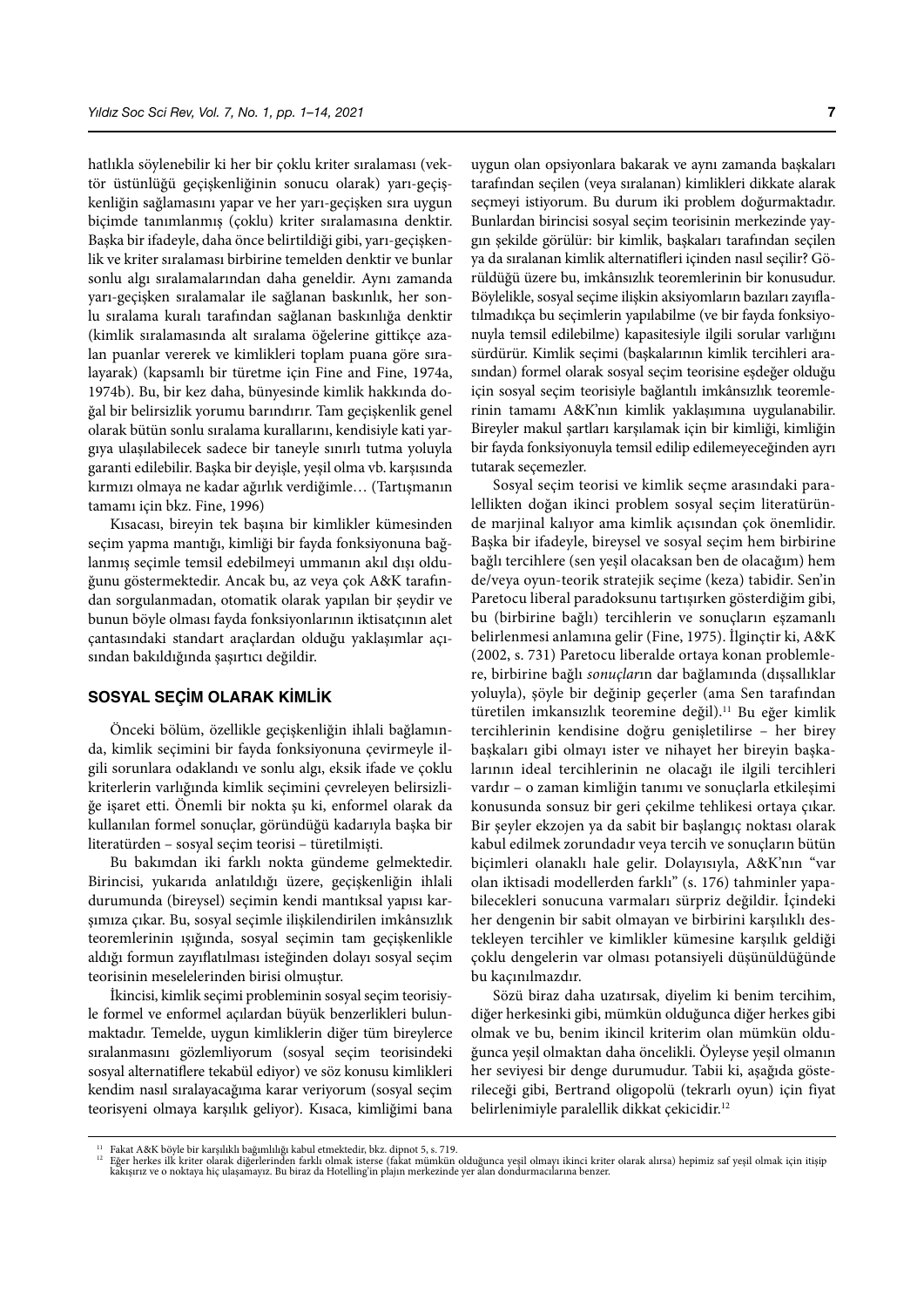#### **KIMLIK VE TOPLUMSAL OLAN**

Önceki bölümlerde işaret edilen zorluklar A&K tarafından benimsenen yaklaşımın kimlik konusunda vardığı sonuçlar tespit edilerek ortaya kondu. Bu yaklaşım esas olarak, kimliği fayda fonksiyonuna bir argüman olarak eklemleyip var olan neoklasik iktisat sistemine dahil etmeyi içeriyor. Formel açıdan, bunun tartışmalı olduğu gösterildi. Bireyler sonlu algı, eksik ifade, çoklu kriter, sosyal seçim, imkânsızlık teoremleri, birbirine bağımlı tercihler, çoklu denklemler ve stratejik karar verme ile ilgili problemleri çözmeye çalıştıkça, bırakalım seçmeyi, kendi kimliklerini ve başkalarınınkini tanımlamakta dahi kayda değer derecede zorluk çekeceklerdir.

Şüphesiz ki, buradan devam etmenin bir yolu, A&K'nın yaptığı gibi temel açmazların görmezden gelinmesidir. Bu yöntem neoklasik teoride, teorinin kendi matematiksel katılıkları verili teknikler temelinde istenen sonuçları sağlamadığında yaygın olarak kullanılmaktadır. Arrow'un sosyal seçim teorisi konusundaki imkânsızlık teoremi bunun bir örneğidir.13 Teknik ve matematiksel katılık birbirine uymadığında ilkinin ikincisine üstünlük sağlama eğilimi bulunmaktadır (Fine & Milonakis, 2009; Moscati, 2005). Başka bir alternatif de insanların bütünleştirilen (optimize edici) davranışları üzerine kimlik gibi bir sosyal kategori inşa etme çabasını terk etmektir. Daha önce gösterdiğim üzere (Fine, 2006), mantıksal yani matematiksel tutarsızlıklara rastlama riski bulunmaksızın sosyal olanın bütünleştirilmiş bireyden çıkarsanamayacağı düşünüldüğünde, bu belki de mantıklı bir gerekliliktir.

Bunların tamamı Bertrand Russell'ın matematiğin küme-kuramsal temellerini araştırmasındaki paradokslarının sonucudur. Bunları kimlik konusuna bağlamak hayli kolay. Mesela, kimliği bir bireyler kümesinin paylaştığı ortak bir nitelik açısından tanımlarsak, herhangi bir kimlik sahibi olmak istemeyenleri (bir bakıma karşı-kültür) ne yapacağız? Bir kimliğe sahip olmak istemeyenlerin, bir kimliğe sahip olmak istemeyenler kimliğine sahip olduğu düşünüldüğünde burada kendisiyle çelişen bir durum ortaya çıkar (tıpkı modaya uymamanın moda olması gibi!). Bu belki dilsel bir hile gibi görülebilir ama matematiğe kesin temeller sağlamak için çözülmesi gereken açmazlar tam da bunlardır. Kendini matematiksel katılık üzerinden öven bir disiplinin matematiğin kendisinin kesinliğine yönelik ön koşulları görmezden gelmesi tuhaftır. Yine daha önce gösterildiği üzere (Fine, 2006), matematiğin içinde yer alan çözümler esasen sosyal olanı bireyselden çıkarsama ümidini terk etme veya – tam tersini yapmaktansa – bireyseli sosyal olana uyum sağlamaya zorlamadır.

daha önce tartışılan iki farklı şekilde (fayda fonksiyonları içinde ve düzenleme olarak) kullanmak yerine iki farklı yolla *tanımlar*. Bunlardan bir tanesi yeşil veya başka bir şey olan ya da olduklarını düşünen her insanın bir araya gelmesi gibi, üyelik için başvuruya dayalı küme-kuramsal bir yoldur. Diğeri ise ilişkisel nitelik açısından küme-kuramsaldır; yeşil olma durumu gibi. Bu ikincisi, bireylerin az ya da çok ilişkilendirildiği bir dizi karakter özelliği olarak, genelde kimlik deyince kast ettiğimiz şeydir – Fransız olmanın mahiyeti mesela –.14 A&K basitçe ve farkında olmaksızın kimliğin bu iki tanımını aynıymış ya da en azından karşılıklı uyum içerisindeymiş gibi düşünürler. Fakat genel olarak durum böyle değildir. Çünkü burada Russell'ın paradoksu devreye girer ve matematiğin temellerinin itinayla yeniden formüle edilmesi gerekir. Tutarsızlıkları bertaraf etmek için üyelik veya kümelerin ilişkisel tanımı (ya da her ikisi) üzerine belli kısıtların konulması gerekir. Tutarlılığı ve günlük hayatta kullandığımız matematiğin özelliklerini koruyan belli yöntemler vardır. Bunlar korumayı esasen kümeleri tanımlamasına izin verilen ilişkisel özellikleri kısıtlayarak gerçekleştirirler.15 Fakat, fark edildiği üzere, bu kısıtlamalar matematiğin *matematiksel olmayan*a – mesela kimliğe – *uygulanması*nda tamamen rastgeledir. Bunlar araştırma nesnesinin kendisine özel kısıtlamalar da gerektirir. Dolayısıyla, kimlik her şeyden evvel ilişkisel bir özellik olduğu için bir başlangıç noktası rolü oynamalıdır. Bu, tam tersi yerine, bireysel üyeliğin uyum sağlaması gereken bir durumdur (tartışmanın tamamı için bkz. Fine, 2006).

Bu, A&K'nın kullandığı yöntemler hakkında, yöntem içinde kimliği tanımlamak ve kullanmak için yararlanılan tekniklere dayanan problemlere bakılmaksızın, bazı şüphelere yol açmaktadır. Bu açıdan, alternatif bir başlangıç noktası karşımıza çıkar. Bu nokta, daha önce kimlik etrafında bireysellik üzerinden tanımlanan belirsizliğin yeni bir faktörle – domine edilmese de – birleştiği gözlemidir. Söz konusu faktör hem bu makalede hem de A&K tarafından dikkate alınmıştır.

Sözünü ettiğimiz şey kimliğin sadece seçilmiş, empoze edilmiş ya da teşvik edilmiş olduğu değil refleksif oluşudur. Kimlik, postmodernizm içindeki bazı akımlarca aşırılıkla vurgulandığı gibi, kendisini benimseyenler tarafından bilinçli ya da bilinçsiz,16 icat edilmiş, düzeltilmiş, pratiğe dökülmüş ve spekülatif bir şekilde geliştirilmiştir. Kırmızı ve yeşil arasındaki ikilikle bile, sonsuz sayıda şekil ve çeşit elde etmek için iki rengin farklı ton ve karışımlarının ötesine geçmek mümkündür (özellikle ulusal bayraklar ve benzerleri).

Bu yüzden kimlik analizi, A&K'nın benimsediği fayda fonksiyonu yaklaşımına kimliğin dahil edilmesi diyebileceğimiz (verili olanla) *özdeşleşme*nin ötesine geçmelidir. A&K

Daha da özelleştirecek olursak, A&K kimlik nosyonunu

<sup>13</sup> Arrow'un teoremi bunun için ilk ortaya çıktığı zamanki kadar büyük bir engel değildir (Fine & Fine, 1974a, 1974b).<br>15 Belirli bölgeler içinde sınırlandırılan bireyler gibi daha üyelik yönelimli olarak düşünülebilecek bi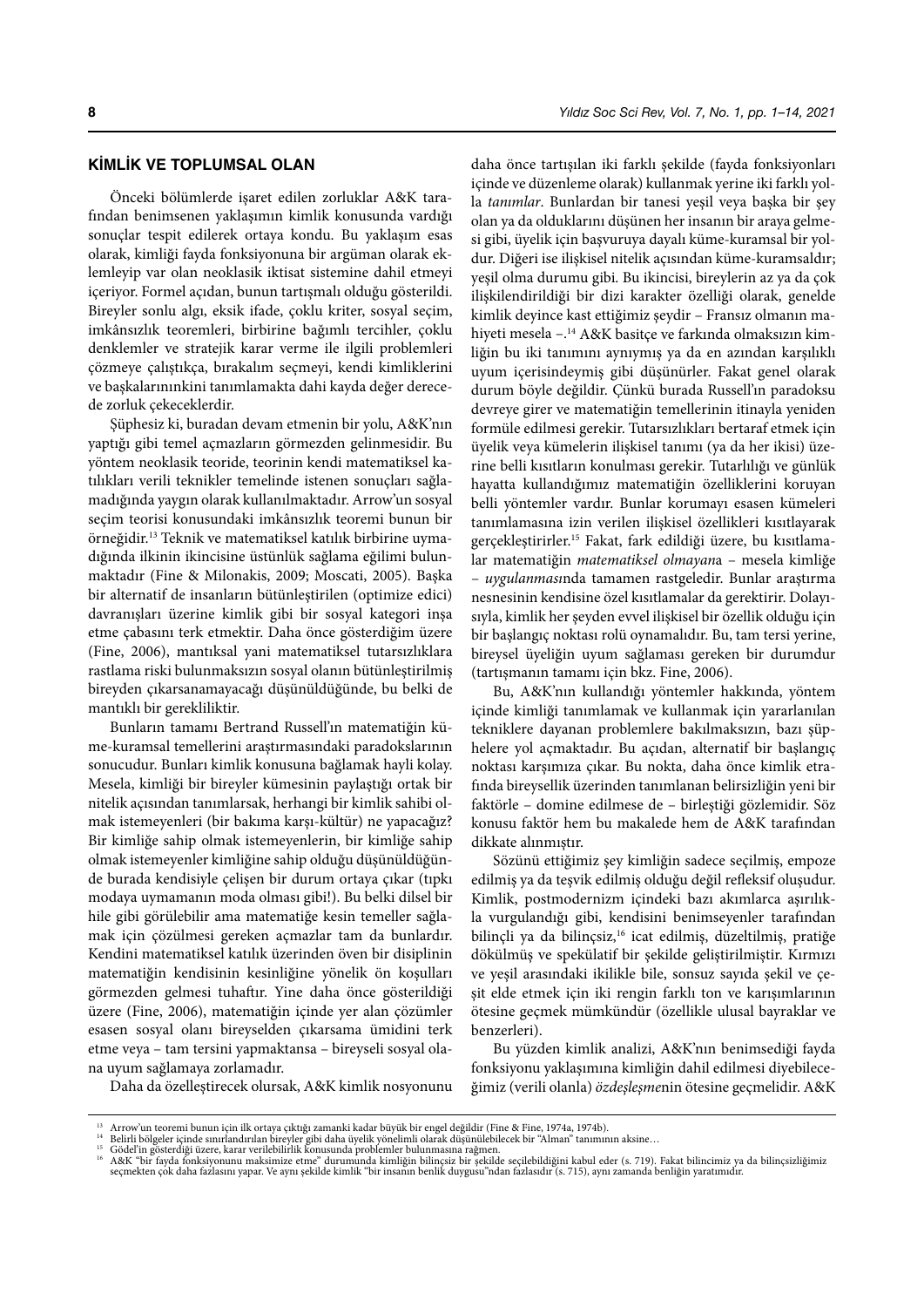için yeni kimliklerin ortaya çıkışı, potansiyel olarak halihazırda var olanlarla özdeşleşmenin tersine, engellenmiştir. Onlar özdeşleşmeyi "içselleştirme süreci"nin önemli bir parçası olarak kabul ederler (s. 728). Fakat içselleştirme verili kimlikleri pasif bir şekilde kabul etmeyle sınırlı kalmamalı, bunları yeniden işleyerek öz kimliğe eklemlemelidir.

Örneğin öğrencilerin – inekler, spor düşkünleri, liderler, keşler gibi – birtakım verili stereotiplerden birine dahil olup olmamayı seçtikleri bir okul modelinde, A&K açık bir şekilde Coleman'ı (1961) takip eder. Önemli bir nokta şu ki, Coleman'ın eğitim başarısı konusundaki analizi tamamen güvenilmezdir. Fakat şans eseri, Gary Becker'le birlikte verdiği seminerlerle Chicago Üniversitesi'nde rasyonel seçim sosyolojisinin gelişimine ön ayak olmuş ve *Rasyonalite ve Toplum* dergisini kurmuştur.17 Bu yardım ve yataklık suçu bir kenara bırakılırsa, burada metodolojik açıdan önemli olan, kimliğe ekonomik yaklaşımın tüm teknik araçlarının benimsenmesi için kimliklerin dışsal olarak verilmesi gerektiğidir. Bireyler kimliklerini dışsal kısıtlar ışığında seçerler. Bu kısıtlar en fazla bütün bireylerin bütün eylemleri tarafından dışsal olarak yaratılır.

Bunlar A&K'nın yaklaşımının birey tarafından seçilen kimlik ve bu seçimler üzerindeki dışsal etkiler (dışsal ya da içsel olarak söz konusu bireysel seçimlerin ürünü) şeklinde keskin bir ayrım üzerine bina edildiği anlamına gelir. Mesela Burawoy'un iş normları üzerine yaptığı çalışmayı yorumlarken A&K bu yöntemi izler. Burada işverenlerin çalışanlarının sadakatlerini ve iş birliğini sağlayacak şekilde hareket etmesinin onlarla parasal bağ kurmasından daha iyi olacağı düşüncesi ortaya çıkar. Fakat çalışan kimliği için bundan fazlası vardır çünkü onların sadakatleri ve iş birliği şirkete olduğu gibi şirket dışına – örneğin daha büyük ekonomik, politik ve ideolojik amaçlarla bir sendikaya– yönelik de olabilir. İşverenler için iş birliğinin – sendikaların – teşvik edilmesi tamamen iyi bir şeydir ama bu yapıldığında kimlikteki değişimin firmanın kendi içinde ve lehinde sınırlı kalacağı garanti değildir. Belirleyici analitik nokta şudur ki neoklasik iktisadın teknik araçları kimliğe uygulandığında kimlik hatalı bir şekilde bireyle verili bir çevre arasında bir seçim ilişkisi olarak kurgulanır. Tam tersine, hiç olmazsa, birey söz konusu çevreyi kendi başına değiştirebilir (ve bir sendikaya girerse bu, firmaya sadece dışsal değil içsel hale de gelir).

Sendikaların tanınması konusunda yapılan sert mücadelelerin gösterdiği gibi, bu sadece akademik bir mesele de değildir. Bu çatışmalar kimliğin bireysel seçim mantığından değil daha geniş sosyal kategorilerin nasıl içselleştirileceği meselesinden ileri gelir. Bir çalışanın kim olduğu, bir içsel normlar ve çalışma gayreti mantığını izleyebilir ama aynı şekilde daha geniş amaçlar ve organizasyonlarla özdeşleşme ile de ilgili olabilir. İçsel ve dışsal, ve verili ve seçili kimlikler arasında düzgün bir ayrım yoktur.

Öz kimliğin öznel gelişimini bu şekilde ifade etmek tabii ki özdeşleşme şeklindeki kimlikle ilgili problemleri çözmez, aksine artırır. Bunun sebebi sosyal sembollerle (örneğin sınıf imajı) ve sosyal çıktılar (sınıfın gerçekliği) arasındaki ilişkilerin bireyler (içlerinden seçim yapılacak verili kimlikler) üzerine bina edilen bir analizle çözülemiyor olmasıdır. En azından, bunların tarihsel ve sembolik olarak kendi kendilerini belirlediğini kabul ederek hangi sosyal kategorilerin dışsal ya da hiç olmazsa analitik açıdan öncül (sınıf, ırk veya toplumsal cinsiyet vb.) olduğu hakkında bir duruşun benimsenmesi gerekir. A&K'nın benimsediği seçim (ve türetilen fayda) olarak kimlik nosyonu ya böyle sosyal kategorileri görmezlikten gelir ya da onları keyfi olarak verili kabul eder. Bu kabul genellikle yüzeysel stereotipler (inek öğrenci) ya da ideal soyutlamalar şeklindedir (kırmızıya karşı yeşil).

Geleneksel olarak, sosyal olan, iktisat haricindeki *sosyal* bilimler için bir başlangıç noktasıdır. Özellikle de kimliği ele alış biçimi açısından. Bu, ana akım iktisat tarafından kullanılan özel bir metodolojik bireysellik tipi (fayda maksimizasyonu) karşısında – rasyonel seçim teorisi göz önüne alındığında evrensel olmasa da yaygın – bir sistemik analiz tercihini yansıtır. Bu seçeneklerden ilki kimliğin de dahil olduğu ekonomi dışı konuları ele alırken tekniklerini piyasanın ötesine genişletebilir ama bunu ikinci ve üçüncü bölümde gösterilen metodolojik ve dahası teknik yetersizliklerle karşı karşıya kalma pahası ve tehlikesine rağmen yapar.

## **İKTISAT EMPERYALIZMI OLARAK KIMLIK İKTISADI**

Bu bilgiler ışığında, kimlik iktisadı literatürünün nasıl ortaya çıktığını ve evrildiğini yorumlayabiliriz. A&K materyalden ziyade teknikle hareket eden damarı temsil etmektedir. Onların çalışmaları kimlik konusunda geniş bir aralığı kapsamaktadır. Ancak burada analiz, kimliğin bir değişken olarak alındığı fayda maksimizasyonu formatına (ya da bunun bir çeşidine) uyumlu olmalıdır.18 Öte yandan, kimlik iktisadının bir diğer çıkış noktası Amartya Sen'in (2005, 2006) çalışmalarıdır.<sup>19</sup> Bunlar, ana akım iktisadın kavramsal yetersizliklerini ve problemlerini, burada sunulanlara ek olarak, farklı açılardan gösterip iktisadın heterodoks sınırlarına dahil olduğu halde kimliği fayda olarak

Sosyal sermaye nosyonunu destekleme konusundaki öncü rolü bağlamında Coleman üzerine detaylı bir değerlendirme için bkz. Fine (2001).<br>Fedakârlık, açgözlülük ve özsaygı gibi güdülerden içsel, dışsal ve itibara ilişkin sonuç

bkz. Bénabou ve Tirole (2005) <sup>19</sup> Sen kimliklerin çoğulluğunu ve onların akla uygun şekilde seçildiklerini vurgularken, kimliğin kendi kendini keşif olduğunu reddeder. Burada kast edilen şey kişiye verilen ama henüz bilinmeyen kimliğin öğrenilmesi gibi gözükmektedir. Sen kimliğin özgün bir şekilde yeniden kurgulanarak keşfedilmesi konusunda pek de açık<br>düşüncelere sahip değildir. Rasyonaliteyi tek açıklayıcı araç ola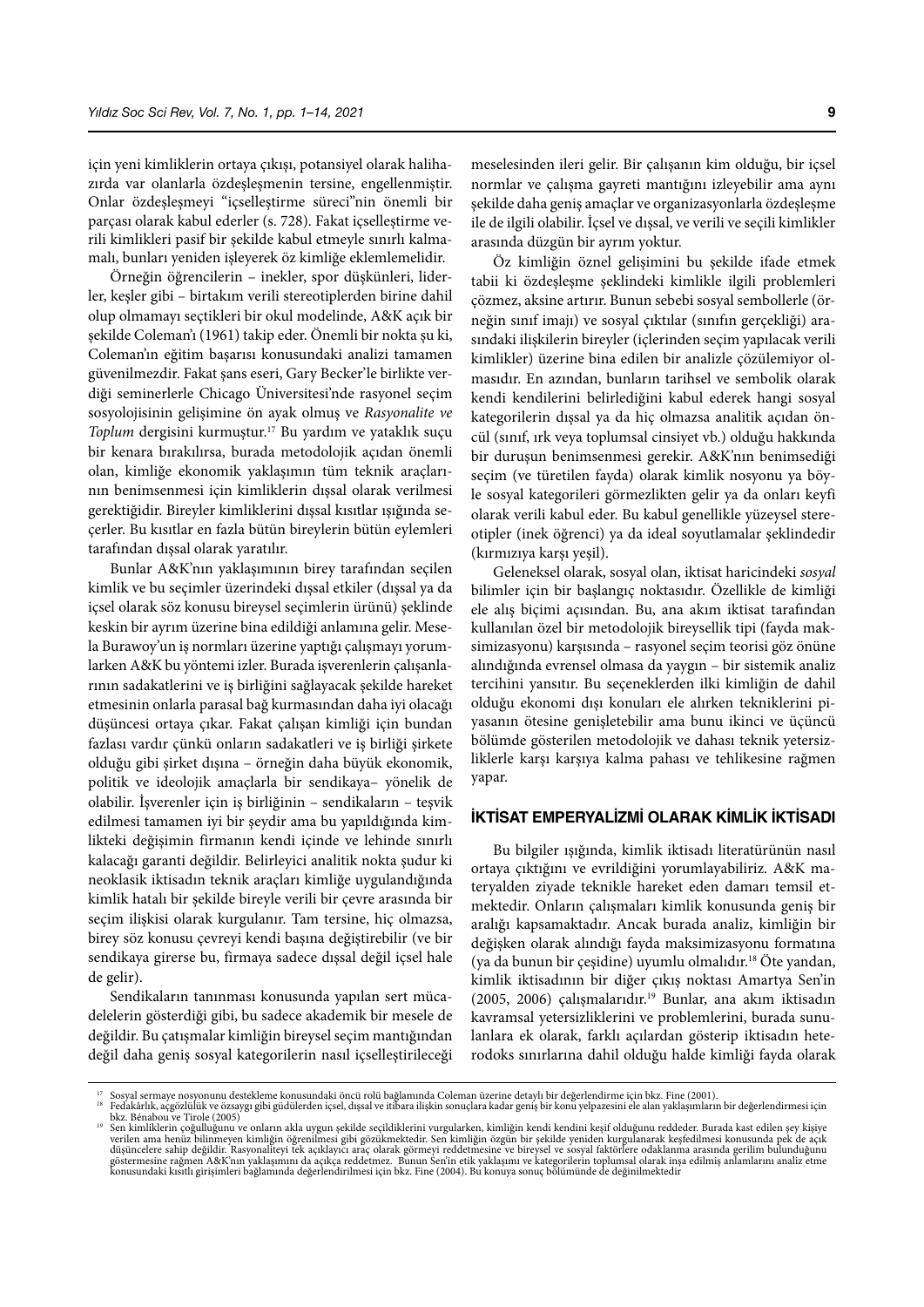kabul eden literatür tarafından biraz göz ardı edildi.20 Bu durum kimlik iktisadını, iktisadın halihazırdaki doğası ve dinamikleri hakkında daha geniş çıkarımlar yapmak için kullanma imkânı sunmaktadır.

Buradaki ilk mesele şu: kimlik iktisadının temsil ettiği girişimler diğer sosyal bilimlerin fikirlerinden etkilenip bunları kendine mi *eklemliyor*, yoksa iktisat diğer disiplinlerin konularını kendime mi mâl ediyor? Yani iktisat diğer sosyal bilimleri kolonize mi etmektedir, yoksa tam tersi bir durum mu söz konusudur?

Bu, bir bardağın yarısının dolu mu boş mu olduğuna dair bir yargı gibi görünebilse de iktisadın burada saldıran taraf olduğu yorumunu yapmak daha doğru olur. Karşılaştırma yapmak için mesela, Daly'nin (1982, s. 308) üreme konusunda Becker ve Tomes'u (1979) nasıl eleştirdiğine bakalım:

Bu varsayımların çıkarımları 25 cebir sayfasıyla açıklandı. Varsayımların olağandışı güçlü olduğu düşünüldüğünde sonuçların da güçlü ya da en azından ilginç olması beklenir. Ancak, ortaya koydukları temel sonuç hiç de öyle değil: "Mirasçılık derecesi ve [çocuğa] yatırım eğilimi büyük olduğunda ailenin daha önemli olduğunu gösterdik." Bir insan bunu varsayım ya da cebirsel manipülasyon yapmadan zaten bilir; aksi mümkün olabilir mi? Bu önemsiz sonuca rağmen, Becker ve Tomes'un makalesi Chicago okulunun bazı üyelerinin, Prokrustes'in yatağına sığmayan insan uzuvlarını kesmede ne kadar ileri gidebileceğini gösterdiği için oldukça önemlidir.

Chicago okuluyla arasındaki mesafe dışında hemen aynısı A&K için de geçerli görünmektedir. Hayli seçici ve kuşkulu varsayımlardan bariz sonuçlar ortaya çıkartılabilir. İş ilişkileri bağlamında, A&K (2003, s. 42) mesela şöyle yazar:

Model işçilerin performansını etkileyebilecek en az beş madde önermektedir.

- 1. Sosyal kategoriler/iş tahsisleri (İçeridekiler, Dışardakiler veya bizim modelimizde Grup üyeleri)
- 2. İşçilerin belli bir işten elde ettikleri kimlik faydası…
- 3. İş sahibi olanlar için en ideal davranış…
- 4. Bu ideale uyumdan elde edilen fayda…
- 5. Firmaların, işçilerin kimliğini değiştirmek için yatırım yapıp yapmadığı…

Hem gerçek dünyaya hem de diğer sosyal bilimlerin dünyasına referans verilirken burada asıl eksik olan, üretimi bırakalım genel olarak toplumla bakan tarafıyla, çatışma ve güce dair sorulardır. Oysaki, Dugger'in (1980, s. 897) ifade ettiği gibi "güç ve bireysellik problemleri o kadar iç içe geçmiştir ki birini anlamadan diğerini anlamak mümkün değildir." A&K'nın kimlik iktisadını ön görmüş olabilecek Waller (2004, s. 1112) içinse "eğer seçimler atomistik bireylerin tek özelliğiyse, birey teorisi o kadar indirgemeci hale

gelir ki insanlarla ilgili olmaktan uzaklaşır."

Bunun sebebi, ikincisinin iktisadi emperyalizme A&K'dan daha genel bir örnek olarak, iktisadi analizin diğer alanlara genişletilmesinin önceden dışarıda bırakılmış olanı geri getirme sürecine bağlı olmasıdır. Bu, az veya çok, ortaya konulan yeni kavram ve değişkenlere karşılık olarak metodoloji ve/veya teknikteki değişimin dikkate alınmamasıyla ilgilidir. Daha açık ifade etmek gerekirse, marjinal devrimden sonra kimlik konusu kötü tanımlanmış, fayda maksimize eden birey kavramıyla birlikte bir kenara atıldı. Buna dayanarak, fayda ve üretim fonksiyonlarının ön plana çıktığı standart teknik bir düzenek dizayn edildi. Bu dizaynda kimliğin doğası kendi meziyetleriyle ele alınmadı. Kimlik, içsel nitelikleri ne olursa olsun, genel olarak bu düzeneğin sınırlarına, özel olarak da kendi nosyonuna uyması için yeniden tanımlandı.

Dolayısıyla, A&K (2003, s. 6) "öznenin organizasyonla ve organizasyon içindeki göreviyle tanımlandığı bir asil vekil teorisi inşa ediyorlar". Sonuçsa kimlik gibi piyasa dışı etmenler yoluyla artı toplamlı çıktılar aramak olmaktadır. Güce ve çatışmaya herhangi bir atfın olmadığı durumda, şaşırtıcı olmayan şöyle bir sonuçla kapanış yapmaktadırlar: "ekonomik kurumların çalışanlarına sadakat ve geleceğe yönelik kurum hedeflerini ilerletme düşüncesi aşılaması, ekonomik büyümenin anahtarlarından biri olabilir" (s. 48).

Bu, sosyal sermayeye dayalı analiz mantığına – daha fazla sayıda insan diğer insanları tanıyıp onlara güvendikçe her şey daha iyi olabilir – çok benzer. A&K (2005, s. 29) kimliğin firmalara "motivasyonel sermaye" sağladığına bile değinir.21 Önemli bir nokta şu ki, sadece Coleman değil Becker (1996) de sosyal sermayenin iktisatçılar için sadece bir bireyle ilişkilendirilmemesi yönüyle sosyal olan herhangi bir kaynağı temsil ettiği durumda, bu yaklaşımı çoktan benimsemiş durumdaydı. Dolayısıyla, en azından üstü kapalı olarak, kimlik burada bir çeşit sermaye haline gelir ve hatta üretim ve fayda fonksiyonlarına eklenir. Dahası Becker, halihazırdaki fayda fonksiyonlarının dışsal olarak verilen ve zaman içerisinde edinilen tecrübeyle birlikte değişen genişletilmiş fayda fonksiyonundan çıkarsandığı bir durumda, tercihleri görünüşte rasyonel olmayan davranışı içermenin bir aracı olarak kendi tarzınca içselleştirdi.<sup>22</sup> Öyle görünüyor ki A&K'nın neoklasik iktisadın teknik araçlarına diğer sosyal bilimlerden daha fazla olan bağlılığı onları, tersi bir durumda Akerlof'un kendisinden ayrışmak isteyeceği Becker'in iktisat emperyalizmiyle yakınlaşmaya itti (aşağıya bakınız).

Üçüncü olarak, A&K'nın (2000, s. 749) kapanış cümlesinden açıkça anlaşıldığı gibi, bu tamamen iktisadın diğer sosyal bilimler üstünden geliştiği bir programa bağlı:

Standart psikolojik ve sosyolojik kavramların birçoğu

<sup>&</sup>lt;sup>20</sup> Örnek olarak bkz. Journal of Economic Methodology, vol. 13, no. 3, 2006, özel sayı.<br><sup>21</sup> Bu, fiziki sermaye ile başlayan ve beşerî sermaye, sözleşme ve bilgi teorisine giden organizasyonlar teorisinin bitiş noktasıdır

motive edebildiği sürece… bu yatırımlar organizasyon sermayesinin bir parçası yani motivasyonel sermaye olarak kabul edilmelidir."<br>24 Eleştiri için bkz. Fine (2001). A&K (2003, s. 41), "Teorimizin merkezinde yer alan terci görüşlerinin kısmen ana akım neoklasik olduğunu tekrardan göstermektedirler.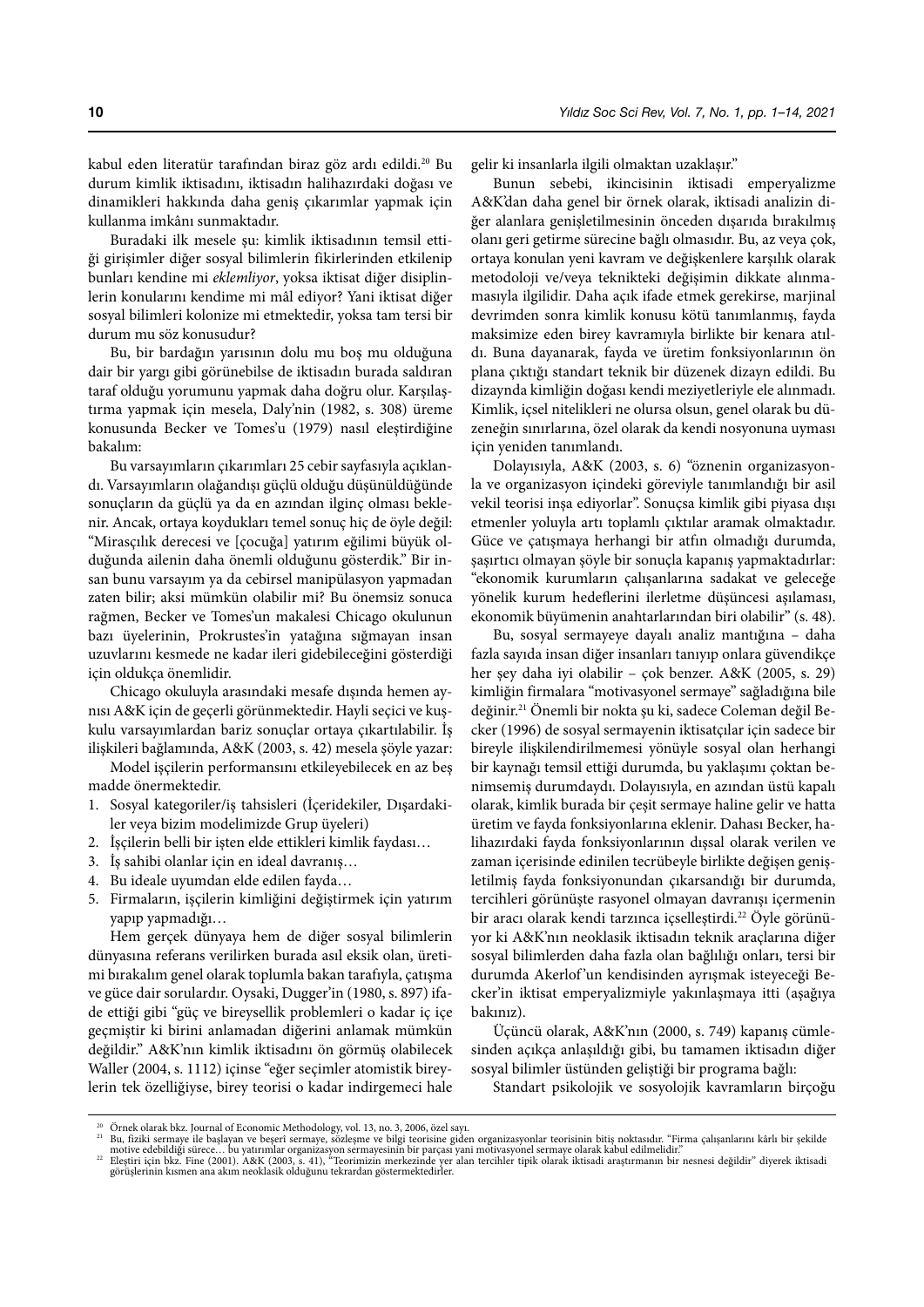– *öz-imge, ideal tip, grup içi ve grup dışı, sosyal kategori, özdeşleşme, kaygı, öz-kıyım, kendini kanıtlama, durum* – bizim çerçevemize doğal olarak uyar ve iktisadi sonuçların daha geniş bir analizine imkân tanır. Dolayısıyla bu çerçeve parasal olmayan birçok motivasyonun iktisadi mantığa kayda değer bir genellikle dahil olmasının yollarından biridir.

Bu programın, iktisadın kendisine (mevcut yöntem ve tekniklerin kısıtlarının farkına varacak mı ve onlara göre hareket edecek mi) ve diğer sosyal bilimlere bakan sonuçlarıyla (iktisadın ilerlemesine nasıl tepki verecekler), nerede ve ne derecede başarı kazanacağı yoruma açıktır. Bu konular sonuç bölümünde ele alınacaktır.

Dördüncüsü, son alıntıda belirtildiği gibi, kimlik iktisadıyla pekiştirilip sembolize edilen programın kapsamının genişliği, soyut ve evrensel bir analiz kategorisine bağlı olmasının bir sonucudur. Mesela kavramsal içeriği veya kullanılan kimliklere ait anlamları olmayan merkezi bir kimlik modelinde için kırmızı ve yeşil olma özellikle önemlidir. Fakat kimlik, muhtemelen sosyal analizin herhangi bir kategorisinden daha fazla, son derece bağlamsaldır veya hem matematiksel modellere hem de evrensel kapsamlara uygulanabilirliği hakkında şüpheler uyandıran bir konumdadır. Üçüncü bölümde tartışıldığı üzere, A&K'nın kimlik analizi farklılaştırıcı oligopol teorisine çok benzer. Her birey başkalarıyla uyum içerisinde olma ya da kendini diğerlerinden farklılaştırma etrafında strateji geliştirdiği için bu sürpriz değildir. Ancak kimliği bir oligopol olarak ele almak kimliğin kendi özgül yönlerini kavrama konusunda başarısızlık getirir ki bu, yaklaşımın evrensel doğası açısından şaşırtıcı değildir.

Beşincisi, ikinci ve üçüncü bölümlerde A&K'nın çerçevesi tartışılırken kimliğin bireysel seçimini çevreleyen belirsizliğe atıf yapılmasının sebebi budur. Gösterildiği üzere, A&K'nın anlayışının özgün yaratım veya kimliğin oluşumunu ne ölçüde dışladığı düşünüldüğünde, Frank Knight'ın risk (bilinebilen sonuçlara bağlanan olasılıklar) ve belirsizlik (icat, yenilik ve değişimin bir sonucu olarak bilinemeyen) arasında yaptığı ayrımla olan rezonansın bilinçli olduğu anlaşılır. Daha ileri gidersek, tam da Wittgenstein'ın bir "oyun"un kimliğini veya tanımını, onları tanımlayan örtüşen kriterler ve dile bağlı değişken anlamlar açısından saptamanın zor olduğunu ileri sürdüğü gibi, kimliği çevreleyen "muğlaklık" hem gerçekte hem de analizde en önemli özelliktir. Kavramların anlamlarındaki belirgin muğlaklığa ikna olan Keynes, Marshall gibi, düşünceye bir rehber olması dışında iktisadi modellemede matematik kullanımını reddetti (daha geniş bir tartışma ve referanslar için bkz. Fine, 2006). Talcott Parsons da (1931, 1932, 1934), *Quarterly Journal of Economics*'te yazdığı bir dizi makalede, Robbins'in iktisadı kıt kaynakların rekabet eden hedefler arasında bölüştürülmesi olarak tanımlamasını kısmen

eleştirerek, iktisat ve sosyolojinin kendi yollarına gitmesi gerektiği sonucuna varmıştı.<sup>23</sup> Bu iki isim aynı konuyu ele almalarına rağmen, biri sistemik diğeri bireysel olmak üzere, farklı metodolojiler önermişti.

1930'lardan kalan bu dağınık yorumlar iktisadın kapsamının ne kadar dar düşünüldüğünü ve hala devam ettiği üzere, yapay olduğunu göstermektedir. Konunun, tekniklerin ve yöntemlerin bölünmesi marjinal devrimin içindeki ve dönemindeki tartışmalara kadar gider (buradaki tartışmaların çoğu için bkz. Milonakis & Fine, 2009). İktisadın hem kendi içinde hem de diğer sosyal bilimlerle olan ilişkisinde, iki tarafta da kabul görmektedir ki, evrensel ve tümdengelimli teori mevzunun bir kısmı için resmin en fazla bir parçasını oluşturuyordu. Daha geniş anlamda, sosyal bilimler modernizmin entelektüel sonuçlarıyla – bir tarafta rasyonalite, bilim ve mantık; diğer tarafta buna karşı kültür dünyasında oluşan bir tepki ve bohemlikten itibaren kimlik – mücadele ediyorlardı. McCloskey'in (2001, s. 104) belirttiği gibi:

Modernizmin iki çeşidi Modernizmin Evliliği'nden meydana geldi. Bunların popüler versiyonunda kültürün bir yarısı geriye mekanik bir Bilim nosyonu, diğer yarısı romantik bir Sanat nosyonu bıraktı.

Kabaca, diğer sosyal bilimler, özellikle kimliği ele alırken, kültürel ve romantik olanı işin içine katmanın yanında postmodernizm vasıtasıyla modernizmin ötesine geçtiler. İktisat ise modernizmin rasyonel ve düzenli tarafına sıkı sıkıya bağlı kaldı. Postmodernizmin kendisi, kimliğin anlamıyla ve nasıl inşa edildiğiyle meşgul oluşu, iktisat ve kimlik iktisadının içine giremedi.<sup>24</sup>

Becker iktisat emperyalizminin kendi modernist versiyonuyla elinden geleni yapmak istediğinde Akerlof (1990, s. 73) onu, Samuelson'un Friedman'ın parasalcılığını eleştirdiği gibi, nerede duracağını bilmemekle eleştirdi.<sup>25</sup> Ama A&K'nın kendi kimlik yaklaşımları Becker'inkiyle uyumsuz olmaktan uzaktır. Özellikle sosyal sermaye açısından bakıldığında bazı konularda Becker'in Akerlof 'un beklentisinin ötesinde şeylere sahip olduğu görülüyor. A&K'nın kimlik tartışması kendi çerçevelerinde iktisadı çok ileri götürmeye yeltenmektedir ve böylelikle saati geri alarak iktisat ve diğer sosyal bilimler arasındaki ilişkilerin tarihini yeniden yazmak için örtülü ve muhtemelen bilinçsiz bir çabaya girişmektedir. A&K asırlık analitik modernizmi kimlik kavramına uygulamaya çalışmaktadır. Fakat ikincisi özünde, postmodernizme değilse de, en azından modernizmin kültürel tarafına aittir. İronik bir biçimde, kimlik iktisadı tarafından kullanılan teknik düzenek sadece herhangi bir kimliğe sahip birey ideal bir fayda fonksiyonuna indirgenip çıplak bırakılarak tesis edilebilirdi. Bu, kimliği geri getirmek için boş bir sayfa sundu fakat toplum içindeki atomistik bireye tekabül eden nosyonuyla sınırlı bir şekilde.

<sup>&</sup>lt;sup>23</sup> Ek olarak bkz. Parsons (1968). 24 Aksini iddia eden fakat daha bir yazı bkz. Cullenberg vd. (2001). 25 Bu eleştiri daha da ileriye götürülebilir. 25 Bu eleştiri daha da ileriye götürülebilir.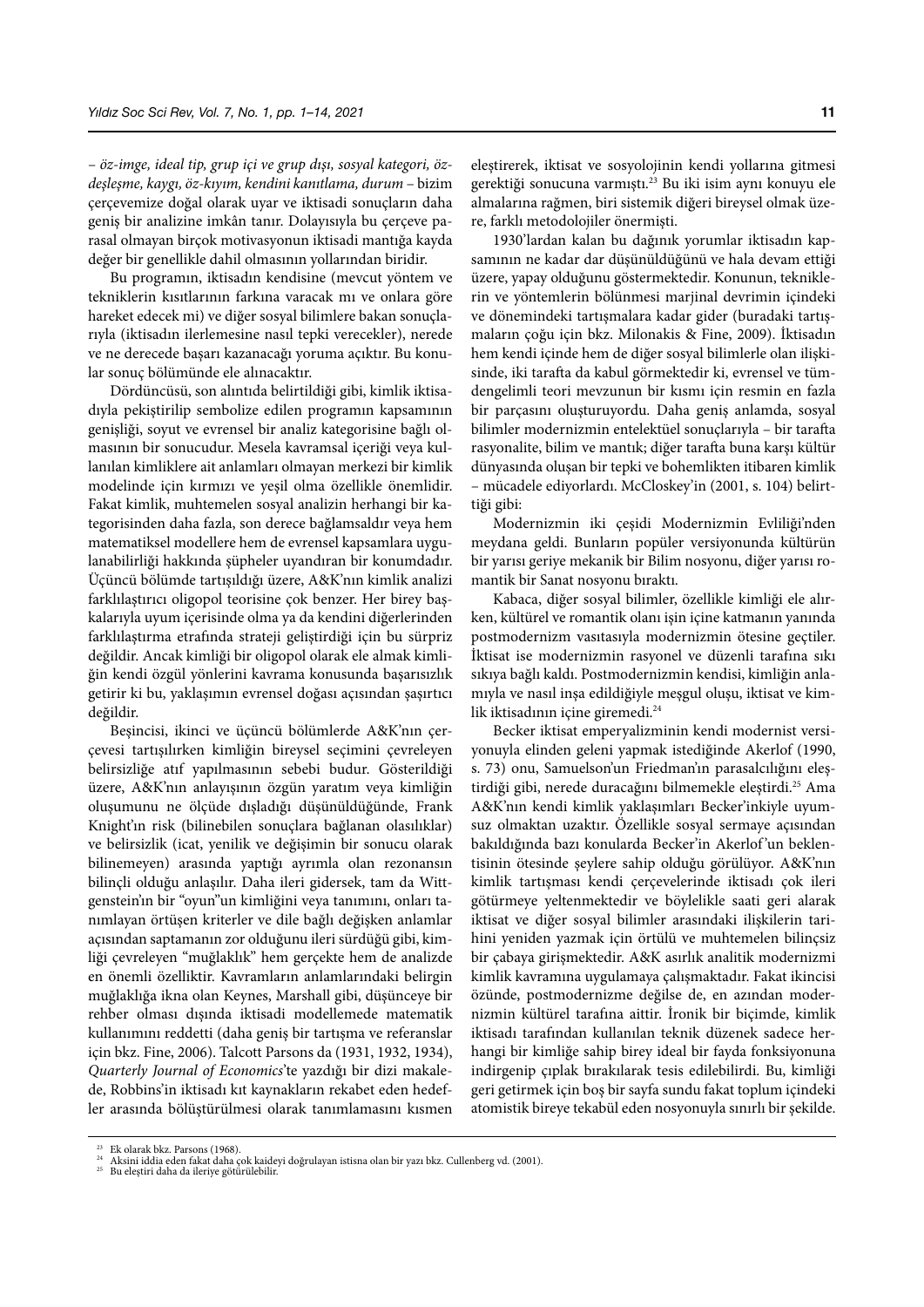### **SONUÇ**

A&K'yı eleştirdiği makalesinde Davis (2007a), kimlik iktisadını gereğine uygun şekilde iki tema üzerine kurar. Birincisi, bu eleştiri sadece ve sadece birey tarafından uygun kimliklerden birinin seçilmesine indirgenmiş bir *sosyal* kimlik teorisi üzerine kuruludur. Bu, *kişisel* kimliğin devreye girmesi pahasına gerçekleşir. Yani bireylerin var olan kimlikleri nasıl algıladığı ve onları kendilerince nasıl sentezlediğiyle ilgilidir. Davis formel anlamda, kimliğin seçim değişkeni olarak yer aldığı A&K fayda fonksiyonunun yerine fayda fonksiyonunun bizzat kendinin seçildiği örneği koyar.26 İkincisi Davis A&K'nın görüşlerini "son dönem iktisadı" olarak adlandırdığı gelişmelere dayanarak değerlendirir. Bu gelişmeler, kimlik gibi farklı materyal ve değişkenlerin iktisadın çeperlerine eklemlenmesini içerir. Eklemlenme "geleneksel çerçeve"yi alt üst etme potansiyeline sahiptir ama etmeyebilir de. Eğer ediyorsa ortodoksinin çözülmesini ve onu yerini yenisinin/yenilerinin almasını sağlayabilir. Davis, A&K'nın, var olan ortodoksi içinde veya karşısında, bu seçeneklerden hiçbirine uymadığını; kendilerine ait *özel* bir sonuç ortaya koyduklarını iddia eder.

Bu makale, A&K'nın kimlik kavramının kritik edilmesi açısından Davis'in eleştirilerinin bir tamamlayıcısı konumundadır27 fakat mevcut eleştirilerin ötesinde bir yere işaret etmektedir. Refleksif ve aktif bireyin rolü açısından Davis'le belli bir benzerlik kurulabilir. Ama burada vurgulanan bireyce seçilen kimlik veya fayda fonksiyonunun karşısında, ya da daha doğrusu onlarla bağlantılı olarak, kimliğin toplumca oluşturulan anlamı nasıl içerdiği (mesele böyle ifade edilecekse). Dolayısıyla, örneğin parasal bir ekonomide zengin ya da yoksul olarak kimliğimiz (öz algımız ve başkalarının bize dair algısı) sadece gelir seviyesiyle sınırlanmaz. Bunun yanında zengin ya da yoksul olmaya atfettiğimiz anlamla da sınırlanır. Oysa böyle bir atıf paranın bulunmadığı bir toplumda mümkün değildir. Öte yandan, sosyal ilişkilerin, yapıların ve süreçlerin vb. kimlikle ilgili anlamları sınırlama ve etkileme şekli çok yönlü ve karmaşıktır.28 Çünkü kimlik çok boyutlu ve kaçınılmaz olarak bağlamsaldır. Sen kimliklerin seçilmiş olduğunu vurgularken haklıydı. Yine de bu, bizim seçtiğimiz koşullarda değilse kimliklerin ifade edebileceği anlamların da sınırlı, daha doğrusu toplumsal olarak inşa edilmiş olduğunu vurgulamak için, bir adım daha ileri götürülmelidir.

Davis'in (2003, 2007b) yayınlanmış eserlerinin ve kendisiyle yaptığımız yazışmaların ışığında bunun aramızda bir çatışma konusu olmadığını sanıyorum. Fakat, kimlik anlayışından (ve A&K'nın bunu yetersiz şekilde işlemesinden) ziyade bunun Davis'in "son dönem iktisadı" nosyonu

içerisinde nasıl yer aldığı konusunda kesinlikle bir çatışma bulunmaktadır. Belirtildiği gibi, mesele neoklasik iktisadın ölmüş/ölmekte olup olmadığı ve Colander'in (2000) işaret ettiği gibi, oyun teorisi ve davranışsal iktisat gibi gelişmelerin yeni bir ortodoksiyi temsil edip etmedikleridir (Davis, 2006a, 2007b).29 Şurası önemli ki, son yirmi senedir ana akım iktisadın merkezinde bulunan ve yöntem, teori, teknik ve kanıt kullanma bakımlarından ana akımın en bariz ürünleri olan (ve dolayısıyla sadece kusursuz işleyen piyasa üzerine kurulu olduğu algısı varsa geleneksel neoklasik iktisattan ayrışan) yeni enformasyon-teorik ve piyasa aksaklığı konularına neredeyse hiç referans verilmemektedir.

Tam tersine, benim görüşüm bunların çeperde yer aldığıdır. Rahatsız edici unsurların (şu veya bu değişken ya da tekniği içselleştirmek veya eklemlemek) temel herhangi bir etkisine üstün gelecek kutsal teknik araçlar (örneğin fayda ve üretim fonksiyonları) üzerine kurulduğu düşünüldüğünde ana akımın ağırlığını sürdürdüğü açıktır. Peki bu, kimlik iktisadını nereye konumlandırmaktadır? Bu, tam olarak A&K'nın karakteristik yaklaşımıdır. Fakat tam tersine, Davis bu durumu, muhtemelen onun için tam olarak ne ana akımın merkezine ne de devrimci çepere uygun düştüğü için, özel amaçlı bir katkı olarak değerlendirmektedir. Büyük resme bakıldığında, bu yorum farklılığı büyük oranda, ana akımın içinde ve sınırlarında tam olarak nelerin meydana geldiği ve eğer bir değişim süreci varsa buna nelerin katkıda bulunduğu nelerin bulunmadığına dair ampirik bir meseledir. Fakat kimlik konusunda, metodolojisinde heterodoksi, disiplinlerarasılık ve iktisadi düşünceyle yeterli bağlantılar kuramama ve standart teknik araçlar kullanma yönleriyle A&K özel amaçlı bir analiz örneği sunmamaktadır. Yaptıkları ortodoksinin yeni bir alana uygulanmasıdır. Şu durumda, "son dönem iktisadı" en azından Davis'in özel amaçlı kategori düşüncesini desteklememekte ve kendi altını oymamaktadır. Üstelik A&K'nın çalışmaları özel amaca yönelik olmaktan uzaktır ve kimlik iktisadından ziyade çağdaş iktisadın kimliği hakkında fikir beyan etmektedir.

**Etik:** Bu makalenin yayınlanmasıyla ilgili herhangi bir etik sorun bulunmamaktadır.

**Çıkar Çatışması:** Yazar, bu makalenin araştırılması, yazarlığı ve/veya yayınlanması ile ilgili olarak herhangi bir potansiyel çıkar çatışması beyan etmemiştir.

**Finansal Destek:** Yazarlar bu çalışma için finansal destek almadıklarını beyan etmişlerdir.

**Ethics:** There are no ethical issues with the publication of this manuscript.

**Conflict of Interest:** The author declared no potential

Maalesef Davis (2006b, s. 371), beklenmedik bir tarzda ve muhtemelen ortodoks okuyucunun gözüne girmek için, bunu "bireysel objektif fonksiyonu bir üretim fonksiyonu geklinde ele almak için öneriler" olarak ortaya atmaktad

için bkz. Fine (2002b, 2005). <sup>29</sup> Ana akımın her şeyden önce çeşitli teorik malzemesiyle değil ontolojisiyle karakterize edilebileceğini iddia eden görüş için bkz. Lawson (2006). Buna karşıt bir görüş için bkz. Fine (2007).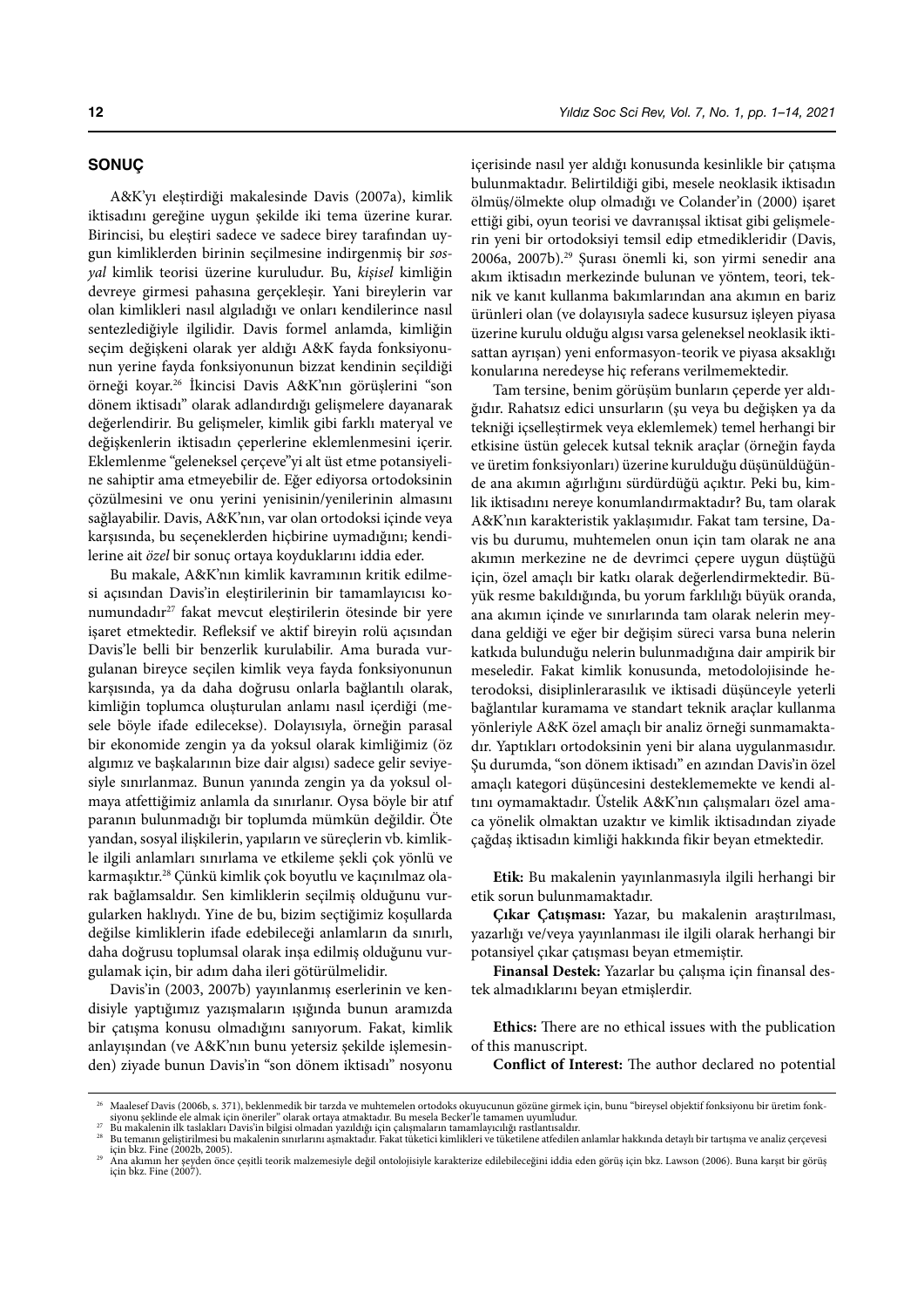conflicts of interest with respect to the research, authorship, and/or publication of this article.

**Financial Disclosure:** The authors declared that this study has received no financial support.

## **KAYNAKÇA<sup>30</sup>**

- Akerlof, G., & Kranton, R. (2000). Economics and identity. *The Quarterly Journal of Economics*, *115*(3). 715-753.[\[CrossRef\]](https://doi.org/10.1162/003355300554881)
- Bayliss, K., & Fine, B. (2021). *A guide to the systems of provision approach: Who gets what, how and why*. Palgrave MacMillan[. \[CrossRef\]](https://doi.org/10.1007/978-3-030-54143-9)
- Bédécarrats, F., Guérin, I., & Roubaud, F. (Eds.). (2020). *Randomized control trials in the field of development: A critical perspective*. Oxford University Press.
- Fine, B. (1997). The new revolution in economics. *Capital & Class*, *21*(1), 143-148. [\[CrossRef\]](https://doi.org/10.1177/030981689706100107)
- Fine, B. (2002). "Economic imperialism": A view from the periphery. *Review of Radical Political Economics*, *34*(2), 187-201. [\[CrossRef\]](https://doi.org/10.1177/048661340203400205)
- Fine, B. (2004). Economics and ethics: Amartya Sen as point of departure. *The New School Economic Review*, *1*(1), 95-103. [[CrossRef\]](https://nsereview.org/index.php/NSER/article/view/16)
- Fine, B. (2009, June 28-July 2). *Political economy for the rainbow nation: Dividing the spectrum?* [Keynote speech]. South African Sociological Association Annual Conference, Johannesburg, South Africa. [\[CrossRef\]](https://eprints.soas.ac.uk/7972/1/sasa_benfine.pdf)
- Fine, B. (2010). *Theories of social capital: Researchers behaving badly*. Pluto.
- Fine, B. (2011). The general impossibility of neoclassical economics. *Ensayos Revista de Economía*, *30*(1), 1-22.
- Fine, B. (2019a). Economics and interdisciplinarity: One step forward, n steps back? *Revista Crítica de Ciências Sociais*, (119), 131-148. [\[CrossRef\]](https://doi.org/10.4000/rccs.9230)
- Fine, B. (2019b). Post-Truth: An alumni economist's perspective. *International Review of Applied Economics*, *33*(4), 542-567. [\[CrossRef\]](https://doi.org/10.1080/02692171.2019.1617252)
- Fine, B., Johnson, D., Santos, A., & Van Waeyenberge, E. (2016). Nudging or fudging: The world development report 2015. *Development and Change*, *47*(4), 640-663. [\[CrossRef\]](https://doi.org/10.1111/dech.12240)
- Fine, B., & Milonakis, D. (2009). *From economics imperialism to freakonomics: The shifting boundaries between economics and other social sciences*. Routledge.
- Lazear, E. (2000). Economic imperialism. *The Quarterly Journal of Economics*, *115*(1), 99-146. [\[CrossRef\]](https://doi.org/10.1162/003355300554683)

## **KAYNAKÇA<sup>31</sup>**

- Akerlof, G. (1970). The market for "lemons": Quality uncertainty and the market mechanism. *The Quarterly Journal of Economics*, *84*(3), 488-500. [\[CrossRef\]](https://doi.org/10.2307/1879431)
- Akerlof, G. (1990). George A. Akerlof. R. Swedberg (Ed.),

*Economics and sociology, redefining their boundaries: Conversations with economists and sociologists* içinde (ss. 61-77). Princeton University Press. [\[CrossRef\]](https://doi.org/10.2307/j.ctv173f09z)

- Akerlof, G. (2006). *The missing motivation in macroeconomics: Preliminary draft* [Presidental address]. American Economic Association, Chicago, IL, USA. [\[CrossRef\]](http://www.aeaweb.org/annual_mtg_papers/2007/0106_1640_0101.pdf)
- Akerlof, G., & Kranton, R. (2000). Economics and identity. *The Quarterly Journal of Economics*, *115*(3). 715-75[3. \[CrossRef\]](https://doi.org/10.1162/003355300554881)
- Akerlof, G., & Kranton, R. (2002). Identity and schooling: Some lessons for the economics of education. *Journal of Economic Literature*, *40*(4), 1167–1201. [\[CrossRef\]](https://doi.org/dkfknj)
- Akerlof, G., & Kranton, R. (2003). Identity and the economics of organizations. Unpublished document. Retrieved September 4, 2008 from http://www.wam.umd. edu/rkranton/identityandorganizations.pdf#search='Identity%20and%20the%20Economics%20of%20Organizations
- Akerlof, G., & Kranton, R. (2005). Identity and the economics of organizations. *Journal of Economic Perspectives*, *19*(1), 9–32. [[CrossRef\]](https://doi.org/10.1257/0895330053147930)
- Becker, G. (1996). *Accounting for tastes*. Harvard University Press.
- Becker, G., & Tomes, N. (1979). An equilibrium theory of the distribution of income and intergenerational mobility. *Journal of Political Economy*, *87*(6), 1153–1189. [\[CrossRef\]](https://doi.org/10.1086/260831)
- Bénabou, R., & Tirole, J. (2005). *Incentives and prosocial behavior* (Discussion Paper No. 1695). Institute for the Study of Labour, IZA. [[CrossRef](https://www.iza.org/publications/dp/1695/incentives-and-prosocial-behavior)]
- Colander, D. (2000). The death of neoclassical economics. *Journal of the History of Economic Thought*, 22(2), 127- 143, reproduced in Colander (2001)[. \[CrossRef\]](https://doi.org/c8q4hp)
- Colander, D. (2001). *The lost art of economics*. Edward Elgar.
- Coleman, J. (1961). *The adolescent society: The social life of the teenager and its impact on education*. The Free Press.
- Cullenberg, S., Amariglio, J., & Ruccio, D. (Ed.). (2001). *Postmodernism, economics and knowledge*. Routledge.
- Daly, H. (1982). Chicago School individualism versus sexual reproduction: A critique of Becker and Tomes. *Journal of Economic Issues*, *16*(1), 307-312. [\[CrossRef\]](https://doi.org/gnst)
- Davis, J. (2003). *The theory of the individual in economics: Identity and value*. Routledge.
- Davis, J. (2006a). The turn in economics: Neoclassical dominance to mainstream pluralism? *Journal of Institutional Economics*, *2*(1), 1-20. [\[CrossRef\]](https://doi.org/bzn5sm)
- Davis, J. (2006b). Social identity strategies in recent economics. *Journal of Economic Methodology*, *13*(3), 371-390[. \[CrossRef\]](https://doi.org/10.1080/13501780600908168)
- Davis, J. (2007a). Akerlof and Kranton on identity in economics: Inverting the analysis. *Cambridge Journal of Economics*, *31*(3), 349-362. [\[CrossRef\]](https://doi.org/10.1093/cje/bel019)
- Davis, J. (2007b). Postmodernism and the individual as a process. *Review of Social Economy*, *65*(2), 203-208. [\[CrossRef\]](https://doi.org/10.1080/00346760701345581)
- Dugger, W. (1980). Power: An institutional framework of analy-

 $^{30}$  Bu kaynakça <br/>"Kimlik İktisadı mı, İktisadın Kimliği mi?": Türkçe Çeviriye Önsöz' başlıklı bölüme aittir.<br/>  $^{31}$  Bu kaynakça özgün makaleye aittir.